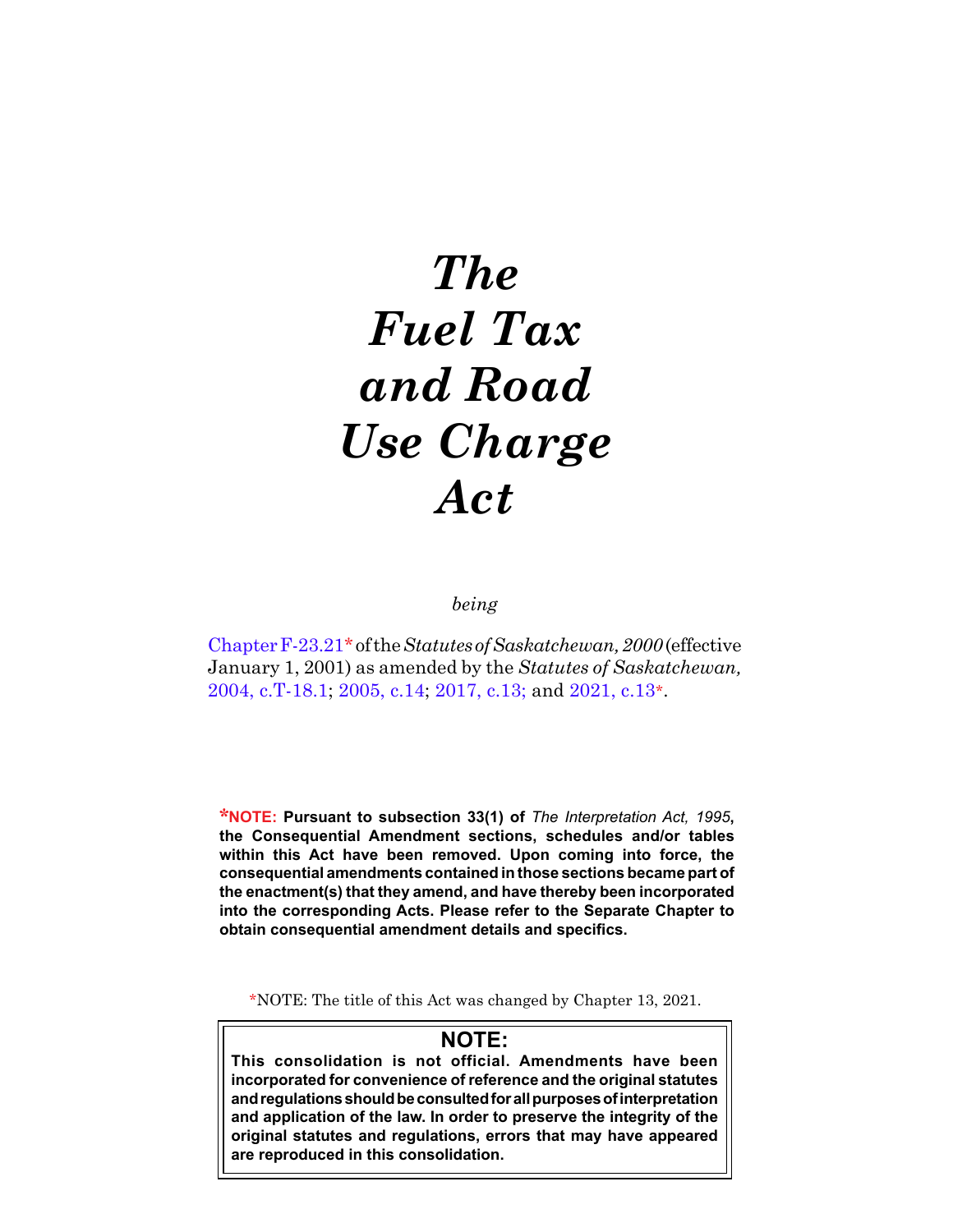# Table of Contents

#### PART I **Short Title and Interpretation**

- 1 Short title
- 2 Interpretation

#### PART II **Tax**

# DIVISION 1 **Imposition of Tax**

- 3 Tax payable by recipient
- 4 Tax payable on imported fuel by certain recipients
- 5 Tax payable on propane
- 6 Purchases of marked diesel fuel and tax exempt propane by farmers, primary producers of renewable resources
- 6.1 Requirements re certain sales of marked diesel fuel, propane
- 7 Fuel tax exemption permit
- 8 Rate of tax
- 9 Remittance of tax
- 10 Power of minister to enforce Act
- 11 Tax recovery and credit
- 12 Authorization to sell or purchase fuel without paying tax
- 12.1 Marked diesel fuel used for heating
- 13 Reassessment of tax
- 14 Rebates of tax to farmers and primary producers of renewable resources
- 15 Recovery of overpayment of rebate, refund, credit or allowance
- 16 Further information required of person receiving rebates

# DIVISION 2 **Import and Export of Fuel**

- 17 Importing fuel into Saskatchewan
- 18 Exporting fuel from Saskatchewan

# PART III **Marking and Licensing**

#### DIVISION 1 **Marking**

- 19 Licence required to mark diesel fuel
- 20 Marking diesel fuel
- 21 Offences respecting marking
- 22 Offences respecting the use of marked diesel fuel
- 23 Restrictions on dispensing marked diesel fuel
- 24 Liability for tax where untaxed fuel is put to other uses
- 25 Liability for tax where untaxed fuel is not exported
- 26 Appointment of analysts

# DIVISION 2

# **Licences, Permits and Authorizations**

- 27 Licence required to blend, manufacture or store fuel
- 28 Licence to import or export fuel
- 29 Terms and conditions imposed on licences, permits and authorizations
- 30 Amendment, suspension or cancellation of licence, permit or authorization
- 31 Opportunity to be heard

# PART III.1

# **Road Use Charge on Electric Vehicles**

- 31.1 Definitions for Part
- 31.2 Road use charge
- 31.3 Agreements respecting collection of road use charge
- 31.4 Remittance of road use charge
- 31.5 Tax recovery and credit

# PART IV

# **Investigations, Enforcement and Offences**

#### DIVISION 1 **Investigations and Enforcement**

- 32 Interpretation of Part
- 33 Power to enter on land
- 34 General powers respecting inspections and taking of fuel sample
- 35 Demand for records and property
- 36 Warrant
- 37 Copies of records
- 38 Searches of motor vehicles transporting fuel in bulk

#### DIVISION 2 **Offences**

- 39 Offences
- 40 Penalties
- 41 Power of court to order compliance

# PART V

# **Administrative Provisions and Regulations**

- 42 Restrictions on interjurisdictional vehicles
- 43 Permit for importation by interjurisdictional vehicles
- 44 Interjurisdictional fuel tax programs and agreements
- 45 Payments pursuant to agreements
- 46 Licences and decals
- 47 Agreements respecting collection of tax
- 48 Forms
- 49 Designation of enforcement officers
- 50 Designation of terminals
- 50.1 Immunity
- 51 Regulations

#### PART VI **Repeal, Transitional, Consequential and Coming into Force**

- 52 S.S. 1986-87-88, c.F-23.2 repealed
- 53 Transitional
- 54 S.S. 1983 c.R-22.01 amended
- 55 Coming into force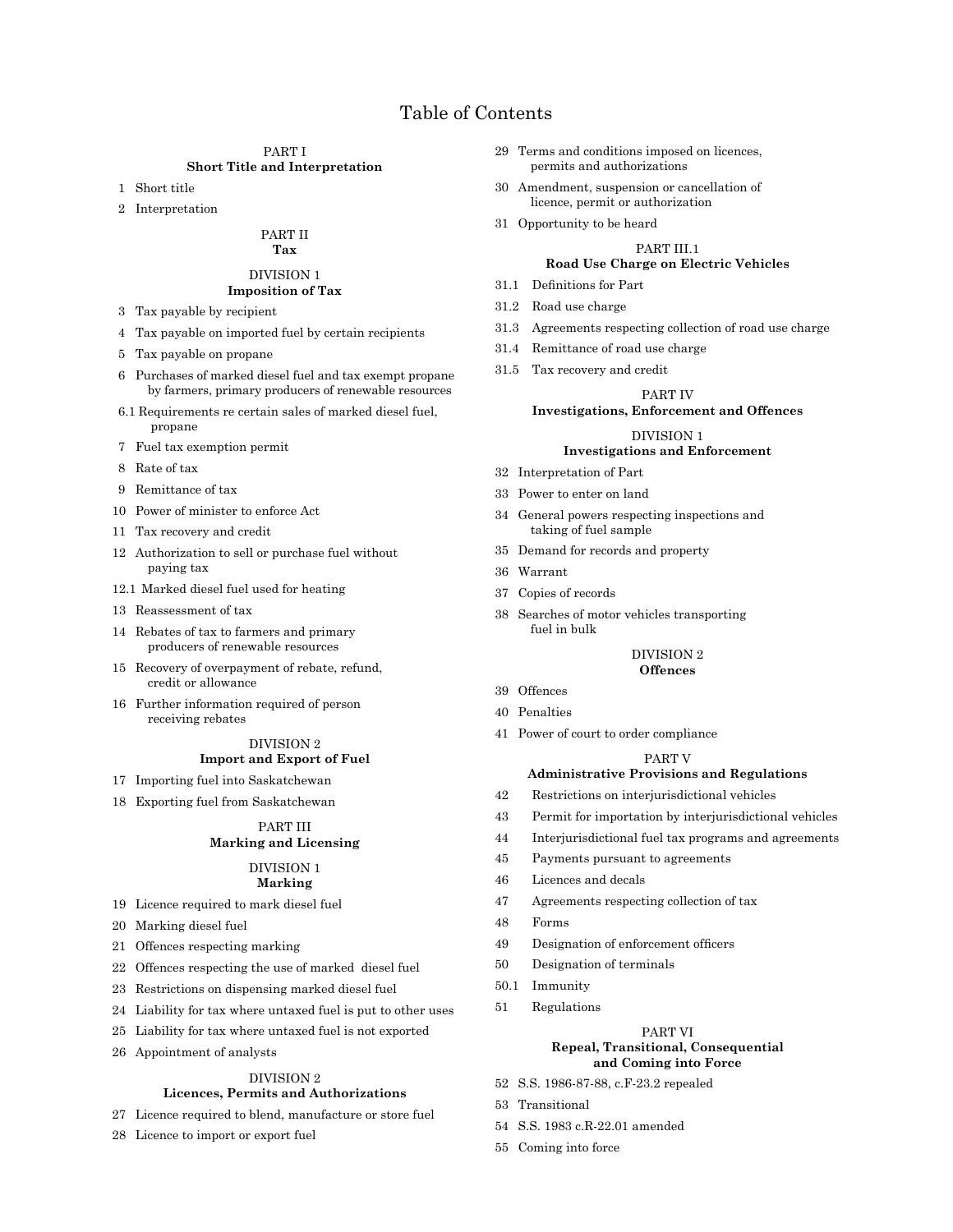# **CHAPTER F-23.21**

# An Act Respecting aTax on Fuel and the Making of Certain Charges for Road Use

# PART I **Short Title and Interpretation**

# **Short title**

**1** This Act may be cited as *The Fuel Tax and Road Use Charge Act*.

2021, c13, s.4.

# **Interpretation**

**2** In this Act:

(a) **"consumer"** means, except where otherwise provided, a person who purchases or acquires fuel in, or imports propane into, Saskatchewan:

(i) for consumption or use by that person;

(ii) for consumption or use by another person at the first person's expense; or

(iii) on behalf of, or as the agent for, a principal for consumption or use by the principal or by another person at the principal's expense;

(b) **"Crown"** means the Crown in right of Saskatchewan;

(c) **"distributor of propane"** means a person who sells propane to a vendor for resale;

(c.1) **"electric vehicle"** means a battery electric vehicle that:

(i) is powered solely by an electric motor drawing current from a rechargeable energy storage system for which the recharge energy can be drawn from a source that is not on board the vehicle; and

(ii) does not have an on-board combustion engine-generator system as a means of providing electrical energy;

# (d) **"enforcement officer"** means:

(i) an employee of the department over which the minister presides who is designated pursuant to section 49 as an enforcement officer;

(ii) a person who is designated pursuant to *The Traffic Safety Act* or is a member of a class of persons designated pursuant to *The Traffic Safety*  Act as a traffic officer;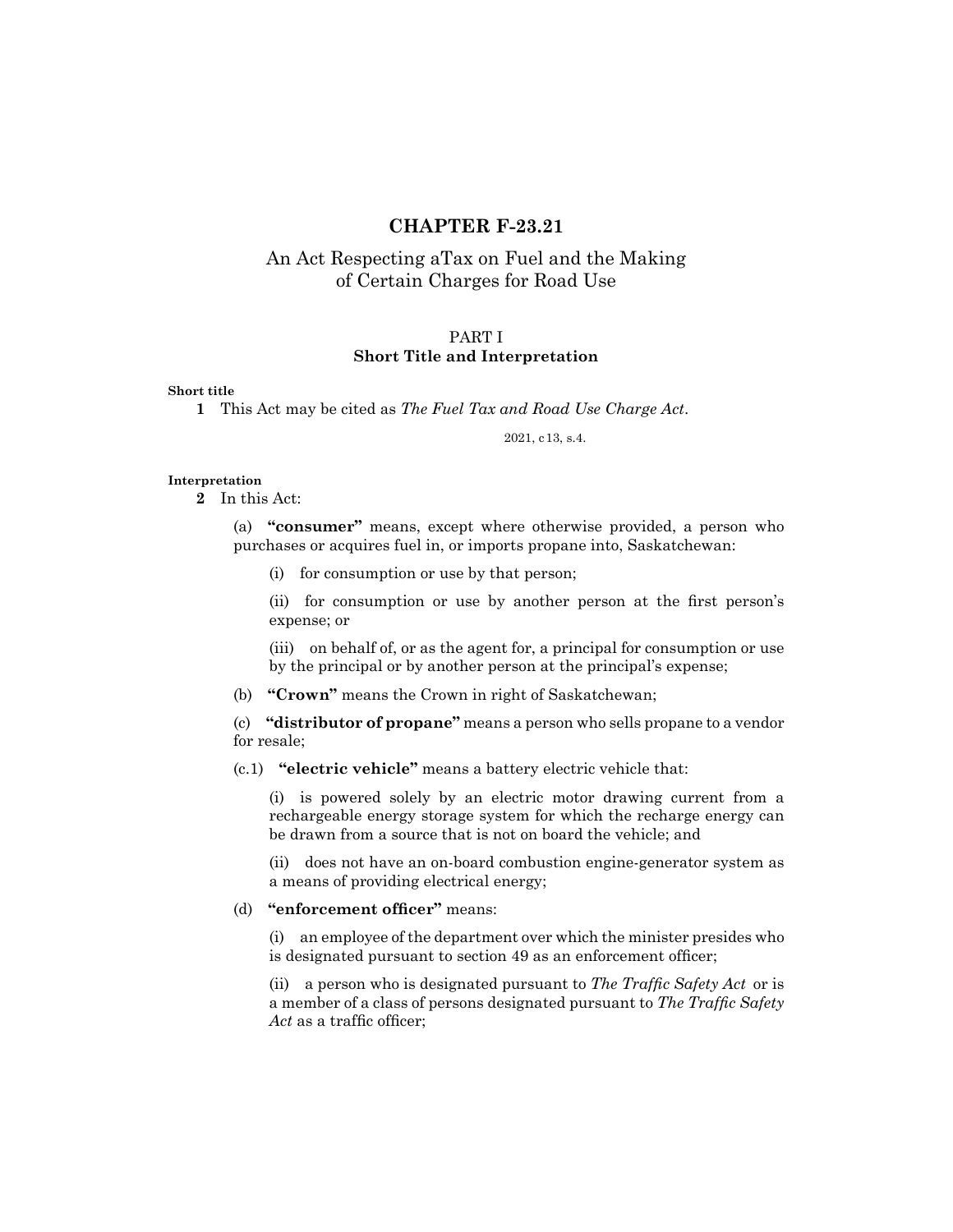(iv) a person appointed pursuant to *The Police Act, 1990* as a special constable;

- (v) a member of the Royal Canadian Mounted Police; or
- (vi) any other prescribed person or prescribed class of persons;
- (e) **"farmer"** means a farmer as defined in the regulations;

(f) **"fuel"** means any combustible gas or combustible liquid that may be used to generate power by means of an internal combustion or turbine engine, but does not include:

- (i) a prescribed fuel; or
- (ii) fuel when used for a prescribed use;

(g) **"fuel tank"** means any tank or container installed on a motor vehicle for the purpose of carrying the fuel required to propel the motor vehicle;

(h) **"fuel tax exemption permit"** means a valid permit issued pursuant to subsection 7(2);

(i) **"interjurisdictional vehicle"** means an interjurisdictional vehicle as defined in *The Provincial Sales Tax Act*;

- (j) **"licence"** means a valid licence issued pursuant to this Act;
- (k) **"litre"** means:

(i) a litre that has been volume adjusted to a temperature of 15 degrees Celsius with a barometric pressure of 101.36 kilopascals; or

(ii) a volume measured by a prescribed weight or quantity;

(l) **"locomotive fuel"** means a fuel used by a railway company to operate a locomotive;

(m) **"marked diesel fuel"** means diesel fuel that has been marked or coloured in accordance with section 20 and includes prescribed diesel fuel that has been marked or coloured pursuant to the laws of another jurisdiction;

(n) **"minister"** means the member of the Executive Council to whom for the time being the administration of this Act is assigned;

(o) **"motor vehicle"** means a vehicle that is propelled or driven by means of an internal combustion or turbine engine;

(p) **"prescribed"** means prescribed in the regulations;

(q) **"primary producer of renewable resources"** means a primary producer of renewable resources as defined in the regulations;

(r) **"recipient"** means:

(i) a consumer or any other person who gives or agrees to give any consideration for fuel;

(ii) a person to whom fuel is supplied, whether or not that person gives any consideration for the fuel;

(iii) a person who imports fuel into Saskatchewan;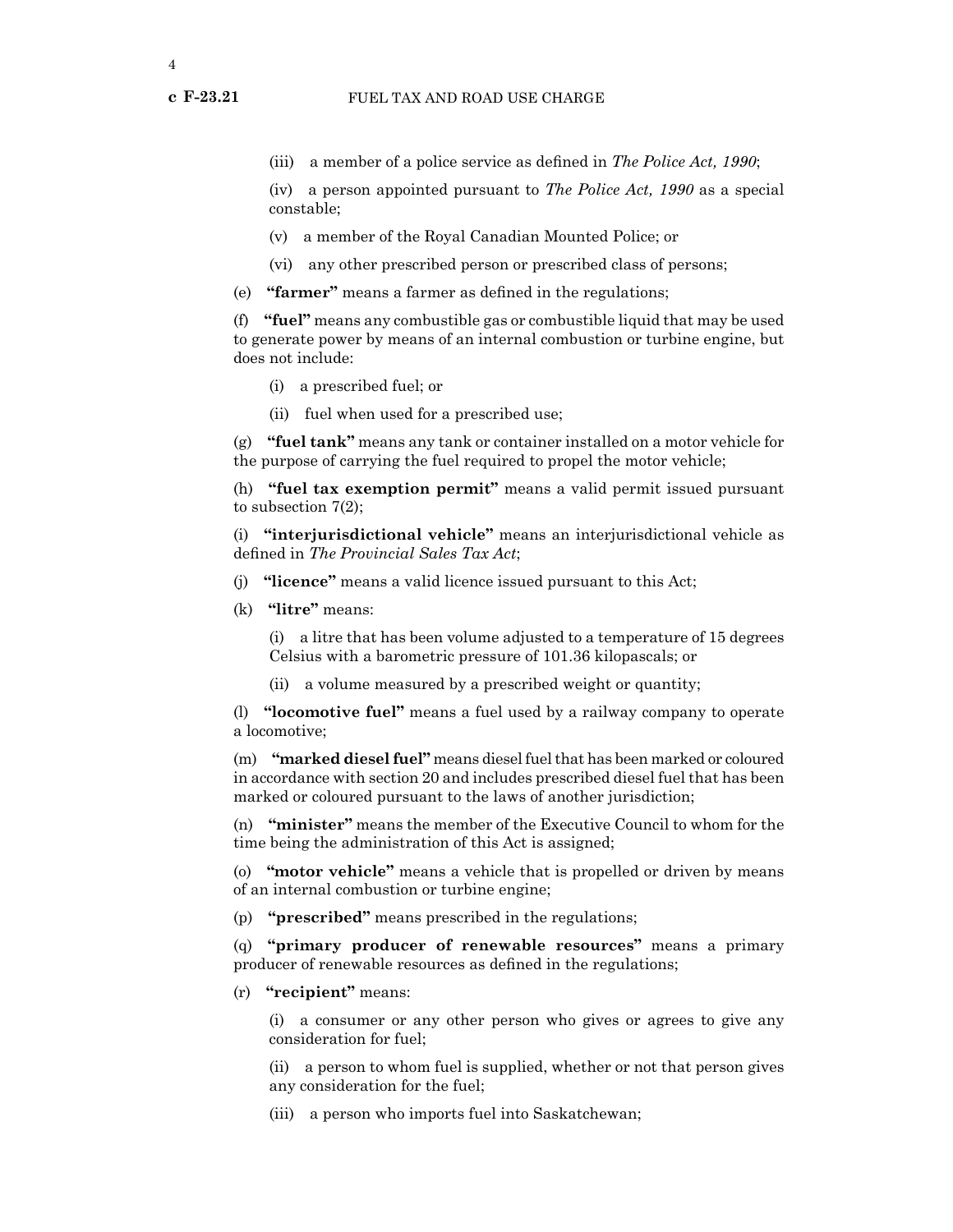(iv) a person who blends ethanol or any other prescribed product with fuel;

(v) a person who sells or removes fuel from a terminal;

(vi) a person who sells propane to vendors or consumers;

(vii) a person who is required by this Act to pay tax on fuel consumed in Saskatchewan;

(s) **"tax"** means the tax imposed pursuant to this Act;

- (t) **"terminal"** means a fuel storage and distribution facility that:
	- (i) is supplied with fuel by a pipeline or refinery; and
	- (ii) is designated in writing by the minister as a terminal pursuant to section 50;

(u) **"vendor"** means a person in Saskatchewan who sells or provides fuel to a consumer, but does not include a distributor of propane.

> 2000, c.F-23.21, s.2; 2004, c.T-18.1, s.297; 2021, c13, s.5.

# PART II **Tax**

# DIVISION 1 **Imposition of Tax**

**Tax payable by recipient**

**3**(1) This section does not apply to propane.

- (2) Every recipient shall pay to the Crown a tax on fuel at the time the recipient:
	- (a) acquires or receives fuel in Saskatchewan from another person;

(b) subject to subsection (3), imports fuel into Saskatchewan for the purpose of resale;

- (c) sells or removes fuel in Saskatchewan from a terminal;
- (d) blends ethanol or another prescribed product with fuel in Saskatchewan.

(3) A recipient is not required to pay a tax on fuel pursuant to clause  $(2)(b)$  if the fuel is imported into Saskatchewan for delivery to a terminal.

# 2000, c.F-23.21, s.3.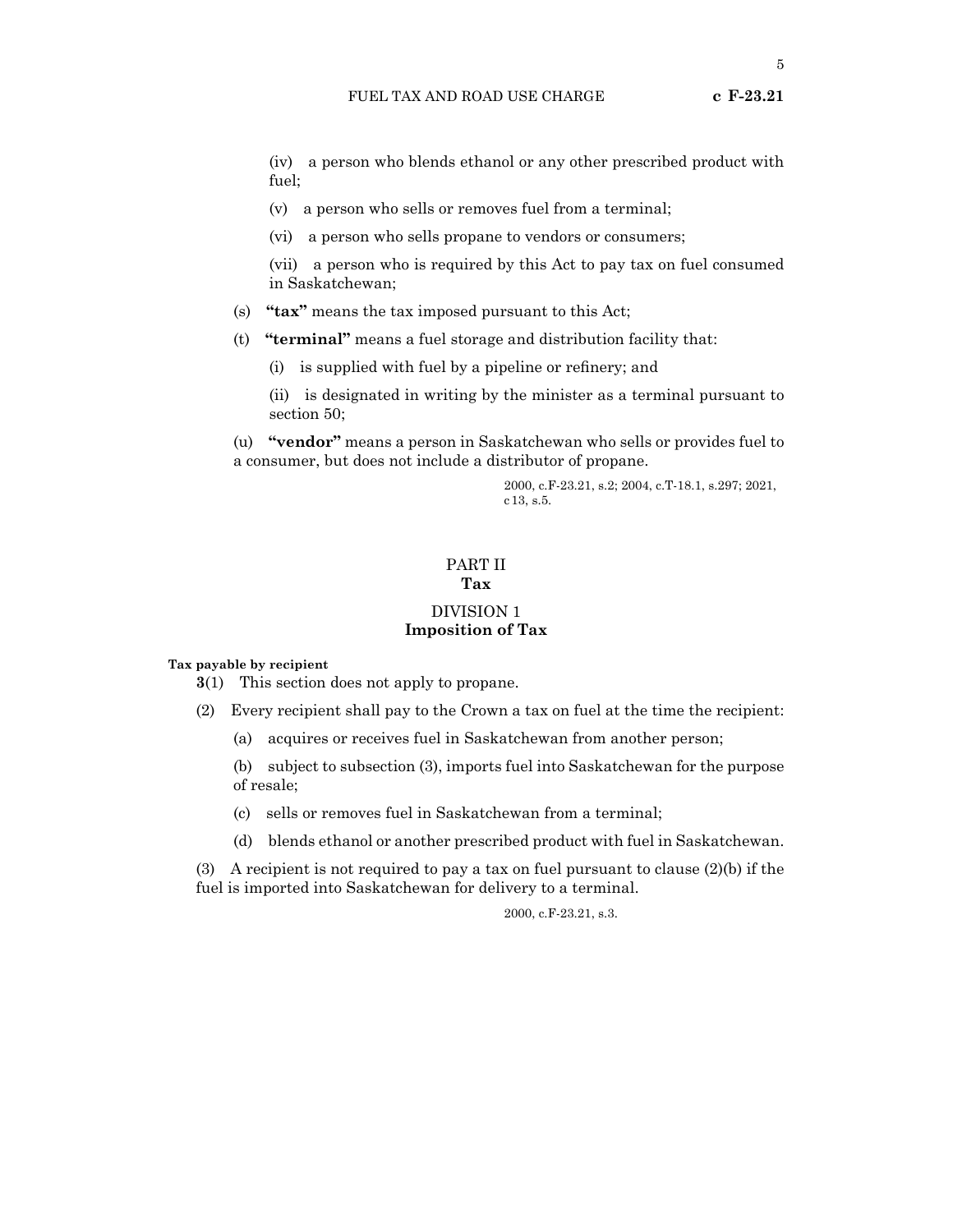# **Tax payable on imported fuel by certain recipients**

**4**(1) Every recipient who or that is a railway company or the registrant of an interjurisdictional vehicle shall pay to the Crown a tax with respect to fuel that is:

- (a) acquired outside or inside Saskatchewan; and
- (b) consumed in a motor vehicle operated within Saskatchewan.

(2) Every recipient who imports fuel into Saskatchewan in the tank of a commercial motor vehicle, other than an interjurisdictional vehicle, shall pay a tax with respect to that fuel.

(3) Every recipient who imports fuel in bulk into Saskatchewan shall pay tax with respect to that fuel.

2000, c.F-23.21, s.4.

# **Tax payable on propane**

**5**(1) Every vendor of propane shall pay to the Crown a tax on propane at the time the vendor receives the propane from a distributor of propane.

(2) Subject to subsection (3), every consumer shall pay to the Crown a tax on propane at the time the consumer acquires or receives the propane.

(3) The tax imposed by subsection (2) is only payable with respect to propane that is purchased:

(a) by volume through metering facilities normally used to dispense propane for automotive purposes; or

(b) for delivery in containers capable of holding more than 45.35 kilograms of propane.

(4) Every consumer shall pay a tax to the Crown on propane that is imported into Saskatchewan in containers capable of holding more than 45.35 kilograms of propane.

2000, c.F-23.21, s.5.

# **Purchases of marked diesel fuel and tax exempt propane by farmers, primary producers of renewable resources**

**6**(1) A recipient who is a farmer may purchase marked diesel fuel or tax exempt propane if:

(a) at the time of purchase, the farmer holds a valid fuel tax exemption permit issued by the minister or the minister's designate and either produces that permit or provides the permit number; and

(b) the marked diesel fuel or tax exempt propane is intended solely for use in the farmer's unlicensed farm machinery or in a licensed farm vehicle, when that fuel or propane is used in the farmer's farming operations or for any other prescribed use or purpose.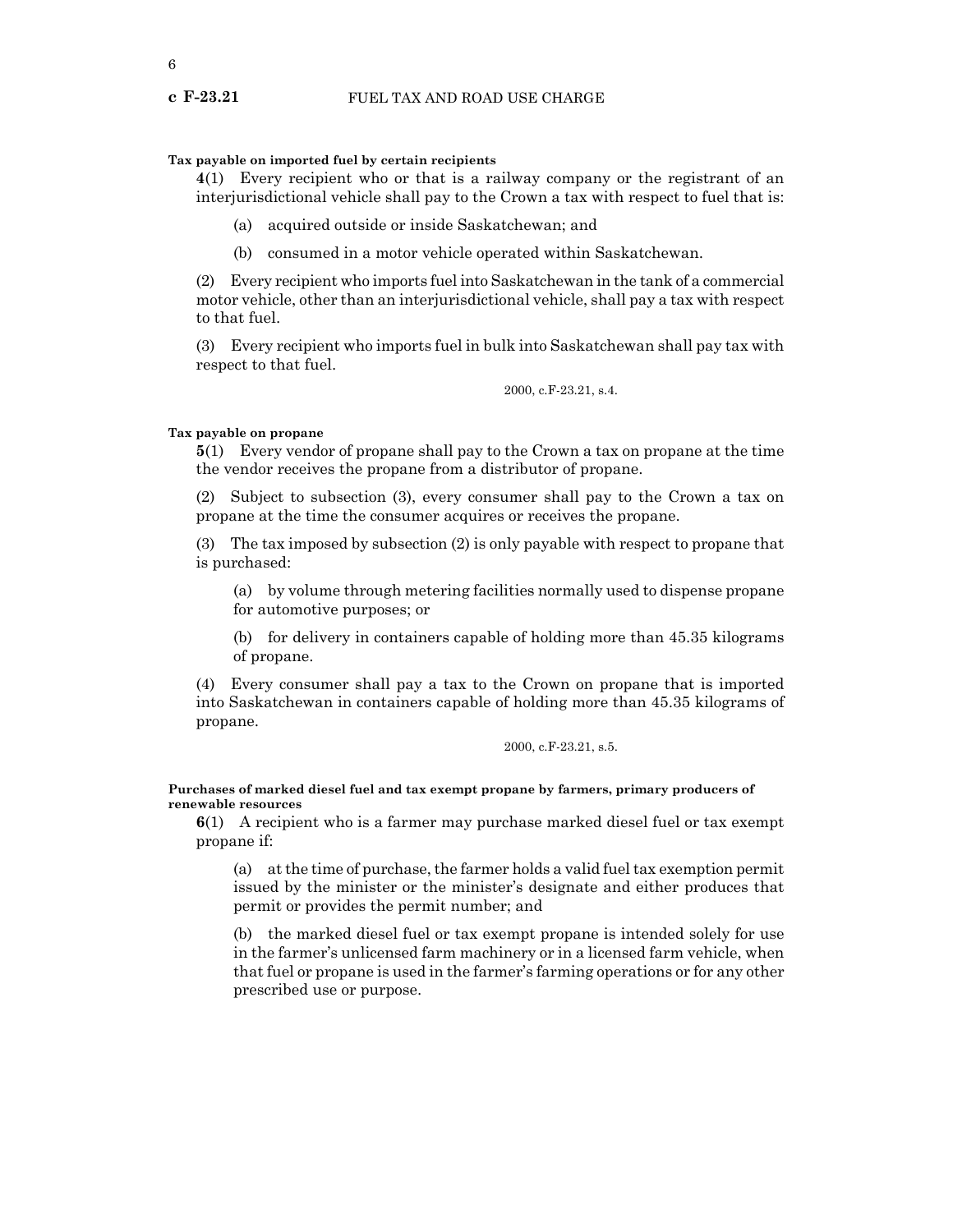(2) A recipient who is a primary producer of renewable resources may purchase marked diesel fuel or tax exempt propane if:

(a) at the time of purchase, the primary producer of renewable resources holds a valid fuel tax exemption permit issued by the minister or the minister's designate and either produces that permit or provides the permit number; and

(b) the marked diesel fuel or tax exempt propane is intended solely for a prescribed use or purpose in the business of the primary producer of renewable resources as a primary producer of renewable resources.

(3) Notwithstanding subsections (1) and (2), every recipient mentioned in those subsections must pay tax on propane that is sold through a metering facility mentioned in clause 5(3)(a).

2017, c13, s.3.

# **Requirements re certain sales of marked diesel fuel, propane**

**6.1**(1) A recipient, other than a consumer, who sells marked diesel fuel to a farmer or a primary producer of renewable resources is required to collect 20% of the tax required to be paid with respect to that sale if:

(a) the marked diesel fuel was purchased in the circumstances mentioned in subsection  $6(1)$  or  $(2)$ ; and

(b) the recipient is satisfied that:

(i) the person purchasing the marked diesel fuel is the person named in the fuel tax exemption permit;

(ii) the permit mentioned in subclause (i) is valid; and

(iii) the marked diesel fuel purchased is intended for use solely in the purchaser's farming operations or business as a primary producer of renewable resources, as the case may be.

(2) If the requirements mentioned in subsection (1) are met, the recipient must:

(a) indicate on each copy of the invoice the fuel tax exemption permit number of the person purchasing the marked diesel fuel; and

(b) comply with the prescribed requirements for the reporting of the sale of marked diesel fuel.

(3) A recipient, other than a consumer, who sells propane to a farmer or primary producer of renewable resources shall not collect tax with respect to that sale if:

(a) the propane was purchased in the circumstances mentioned in subsection  $6(1)$  or  $(2)$ ; and

(b) the recipient is satisfied that:

(i) the person purchasing the propane is the person named in the fuel tax exemption permit;

(ii) the permit mentioned in subclause (i) is valid; and

(iii) the propane purchased is intended for use solely in the purchaser's farming operations or business as a primary producer of renewable resources, as the case may be.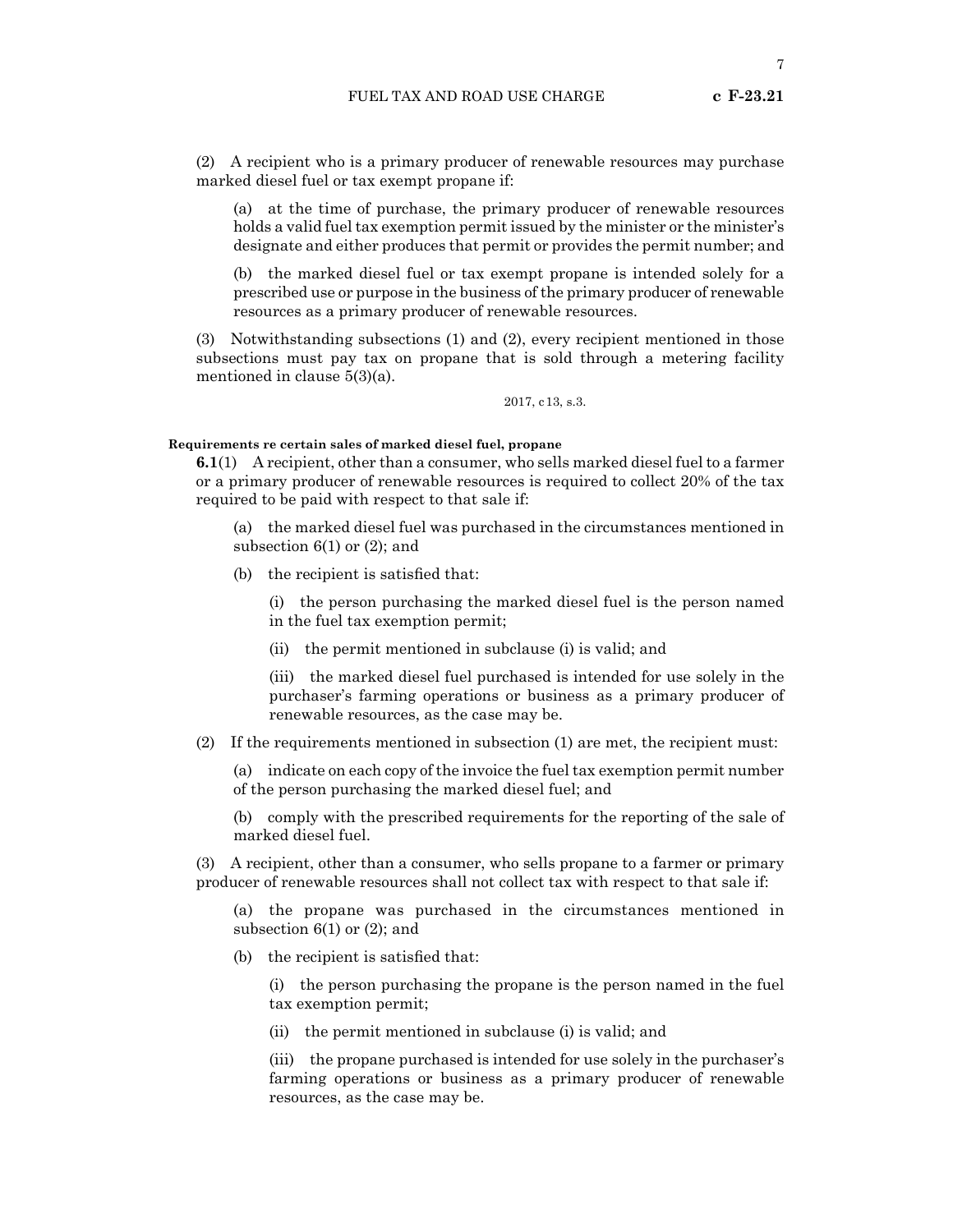(4) If the requirements mentioned in subsection (3) are met, the recipient must:

(a) indicate on each copy of the invoice the fuel tax exemption permit number of the person purchasing the propane; and

(b) comply with the prescribed requirements for the reporting of the sale of tax exempt propane.

2017, c13, s.3.

# **Fuel tax exemption permit**

**7**(1) A farmer or a primary producer of renewable resources who wishes to obtain a fuel tax exemption permit may apply to the minister in the prescribed manner and provide the prescribed information.

(2) On receipt of an application pursuant to subsection (1), the minister may issue the applicant a fuel tax exemption permit where the minister is satisfied that:

(a) the applicant is a farmer or a primary producer of renewable resources and has complied with this Act and the regulations; and

(b) it is appropriate to issue the fuel tax exemption permit.

(3) Sections 29 to 31 apply to a fuel tax exemption permit.

2000, c.F-23.21, s.7.

#### **Rate of tax**

**8** The tax required to be paid pursuant to this Part is to be paid at the following rates:

(a) subject to clauses (b) and (c), with respect to gasoline, ethanol-blended gasoline, diesel fuel, locomotive fuel and other prescribed fuels, \$0.15 per litre;

- (b) with respect to aviation fuel used to operate an aircraft, \$0.015 per litre;
- (c) with respect to propane, \$0.09 per litre;

(d) subject to clause (e), with respect to ethanol or any other prescribed product added to gasoline, ethanol-blended gasoline, diesel fuel, locomotive fuel or other prescribed fuels, \$0.15 per litre;

(e) with respect to ethanol or any other prescribed product added to aviation fuel used to operate an aircraft, \$0.015 per litre.

2000, c.F-23.21, s.8; 2005, c.14, s.3.

#### **Remittance of tax**

**9**(1) A recipient who is required to pay the tax and who is described in subsection (2) shall remit the tax to the minister:

(a) at the prescribed times and in the prescribed manner; or

(b) at the times and in the manner prescribed in Part III of *The Revenue and Financial Services Act* and the regulations made pursuant to that Part.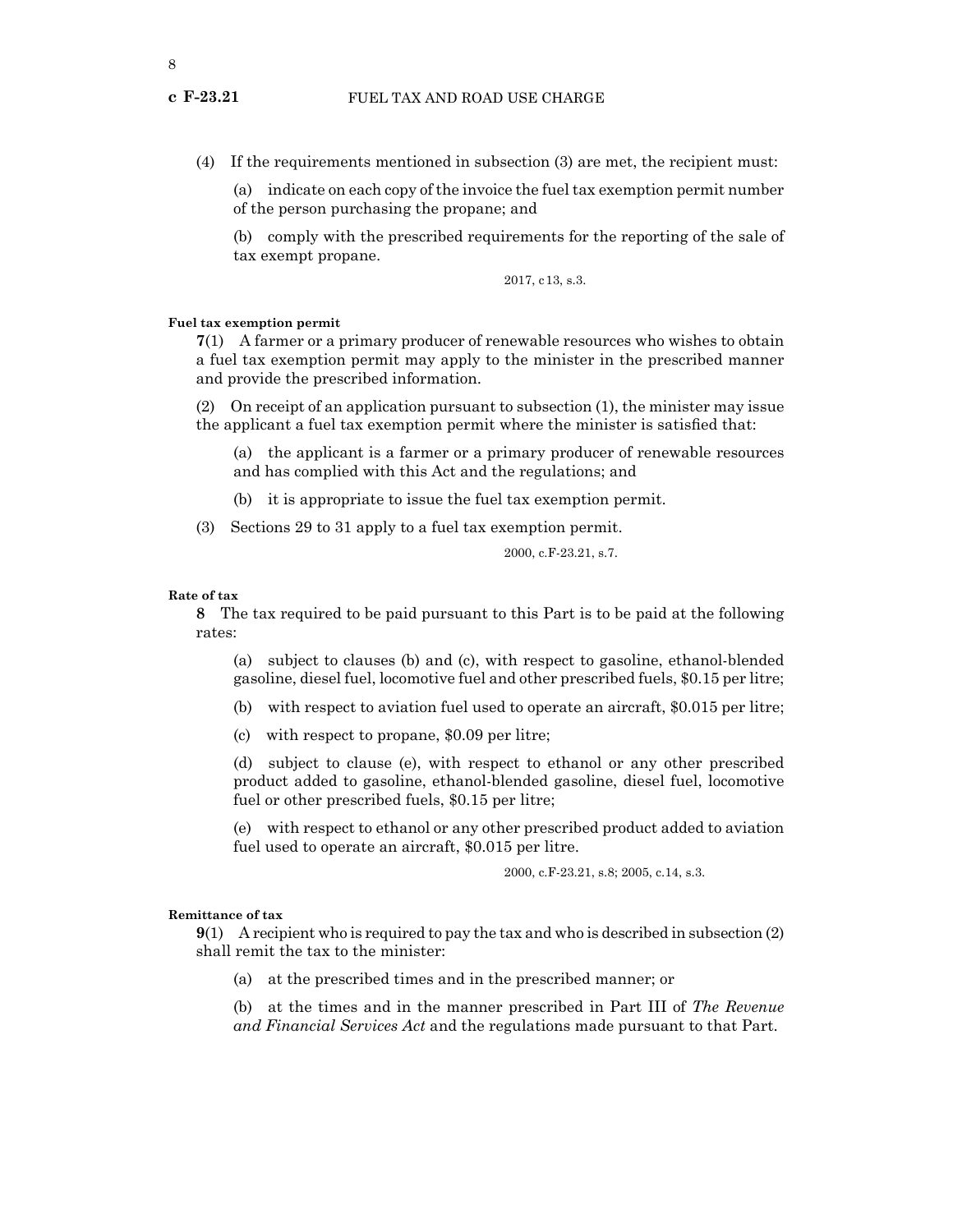(2) Subsection (1) applies to a recipient who or that:

(a) imports fuel into Saskatchewan for the purpose of resale;

(b) imports fuel into Saskatchewan and is required to pay tax pursuant to section 4;

(c) sells or removes fuel in Saskatchewan from a terminal;

(d) blends ethanol or other prescribed products with fuel in Saskatchewan;

(e) is a distributor of propane who or that sells propane in Saskatchewan;

(f) is a consumer of propane who is liable to pay tax on propane imported into Saskatchewan pursuant to subsection 5(4); or

(g) is the holder of a licence issued pursuant to section 27.

(3) Every recipient, other than one mentioned in subsection (2), shall remit the tax to the person who supplied the recipient with the fuel in Saskatchewan.

2000, c.F-23.21, s.9.

# **Power of minister to enforce Act**

**10**(1) Unless otherwise provided for in this Act and the regulations, taxes are to be collected and remitted to the minister in accordance with Part III of *The Revenue and Financial Services Act* and the regulations made pursuant to that Part.

(2) The minister may enforce the collection and remission of taxes in accordance with this Act, the regulations, Part III of *The Revenue and Financial Services Act* and the regulations made pursuant to that Part.

2000, c.F-23.21, s.10.

# **Tax recovery and credit**

**11**(1) If a recipient, other than a consumer, pays tax on fuel and later sells or disposes of the fuel, the recipient shall recover the tax paid from the person who received the fuel.

(2) Subject to subsection (3), the minister may provide a credit, refund or allowance for all or part of the tax paid by a recipient on fuel where the minister is satisfied that:

- (a) the recipient paid the tax; and
- (b) one of the following circumstances has occurred:
	- (i) the fuel was exported from Saskatchewan for resale;
	- (ii) a verifiable quantity of fuel was stolen or destroyed;

(iii) the recipient sold the fuel free of tax pursuant to an authorization issued pursuant to section 12;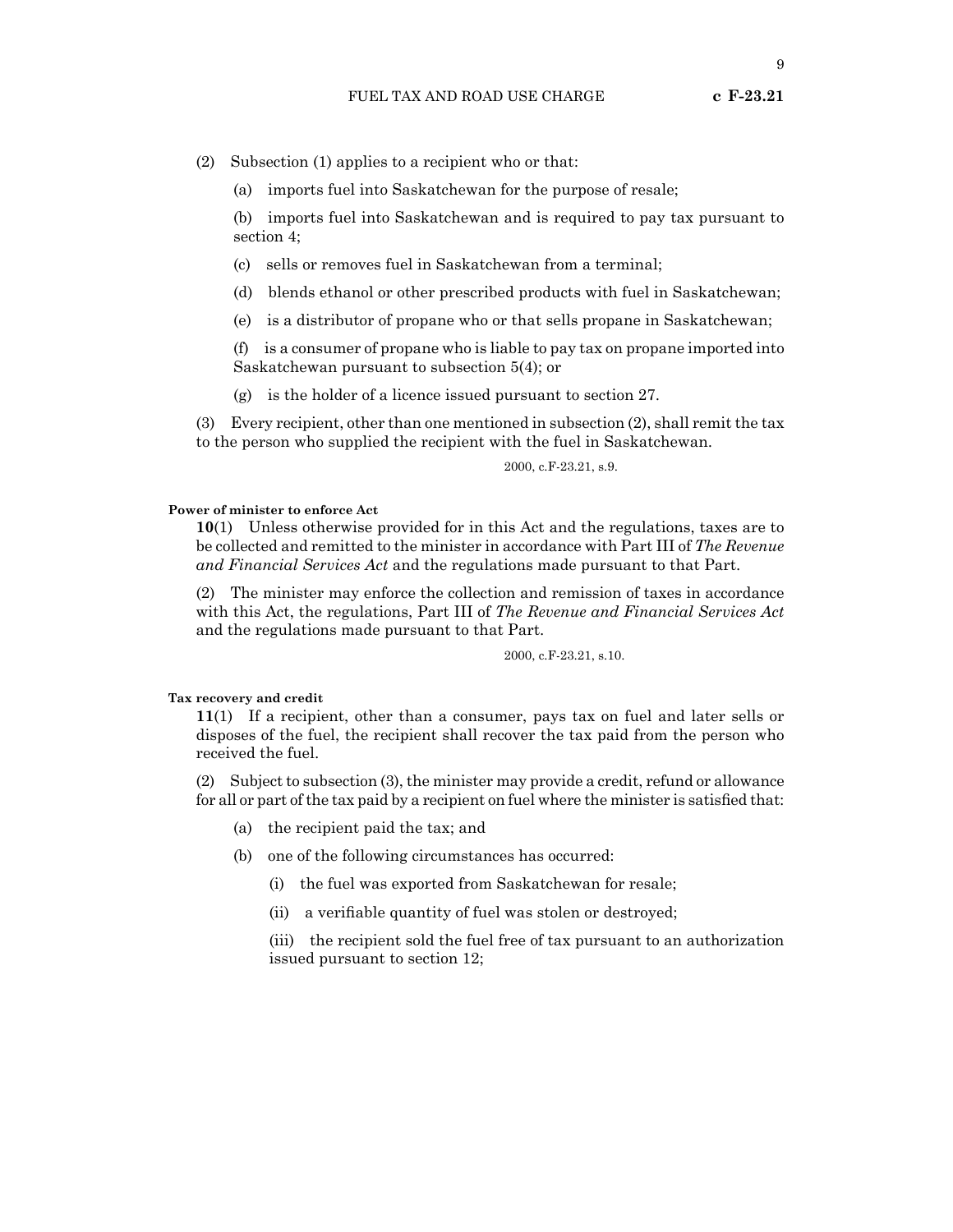# **c F-23.21** FUEL TAX AND ROAD USE CHARGE

(iv) in the case of propane, the recipient sold the propane for a prescribed exempt purpose;

(v) in the case of diesel fuel, the diesel fuel is marked by a person to whom a licence has been issued pursuant to section 19 for a subsequent sale as:

- (A) marked diesel fuel; or
- (B) marked diesel fuel for heating use;

(vi) the fuel with respect to which tax was paid was sold to prescribed persons in the prescribed circumstances.

- (3) Subclauses  $(2)(b)(i)$  to  $(v)$  do not apply to a recipient who is a consumer.
- (4) Where the losses of fuel are unverifiable, the minister may:
	- (a) provide a refund of all or part of the tax paid by a recipient on lost fuel; or
	- (b) provide an allowance for lost fuel.

(5) As a condition of providing a refund or allowance, the minister may require the recipient to whom the refund or allowance is to be paid to enter into an agreement with the minister that allows for the sharing of any refund or allowance with other recipients who purchased fuel from the recipient.

(6) Any credit, refund or allowance provided pursuant to this section is to be paid out of the general revenue fund and is to be accounted for as a reduction of revenue received pursuant to this Act.

2000, c.F-23.21, s.11; 2017, c13, s.4.

# **Authorization to sell or purchase fuel without paying tax**

**12**(1) If authorized to do so by the regulations, the minister may authorize a recipient to sell or purchase fuel without paying tax.

(2) In an authorization issued pursuant to subsection (1), the minister may impose any prescribed terms and conditions or any other terms that the minister considers appropriate.

(3) Sections 29 to 31 apply to any authorization issued pursuant to subsection (2).

2000, c.F-23.21, s.12.

# **Marked diesel fuel used for heating**

**12.1**(1) The use of marked diesel fuel for heating is an authorized purpose.

(2) The minister may authorize a recipient to purchase marked diesel fuel for heating use without paying tax.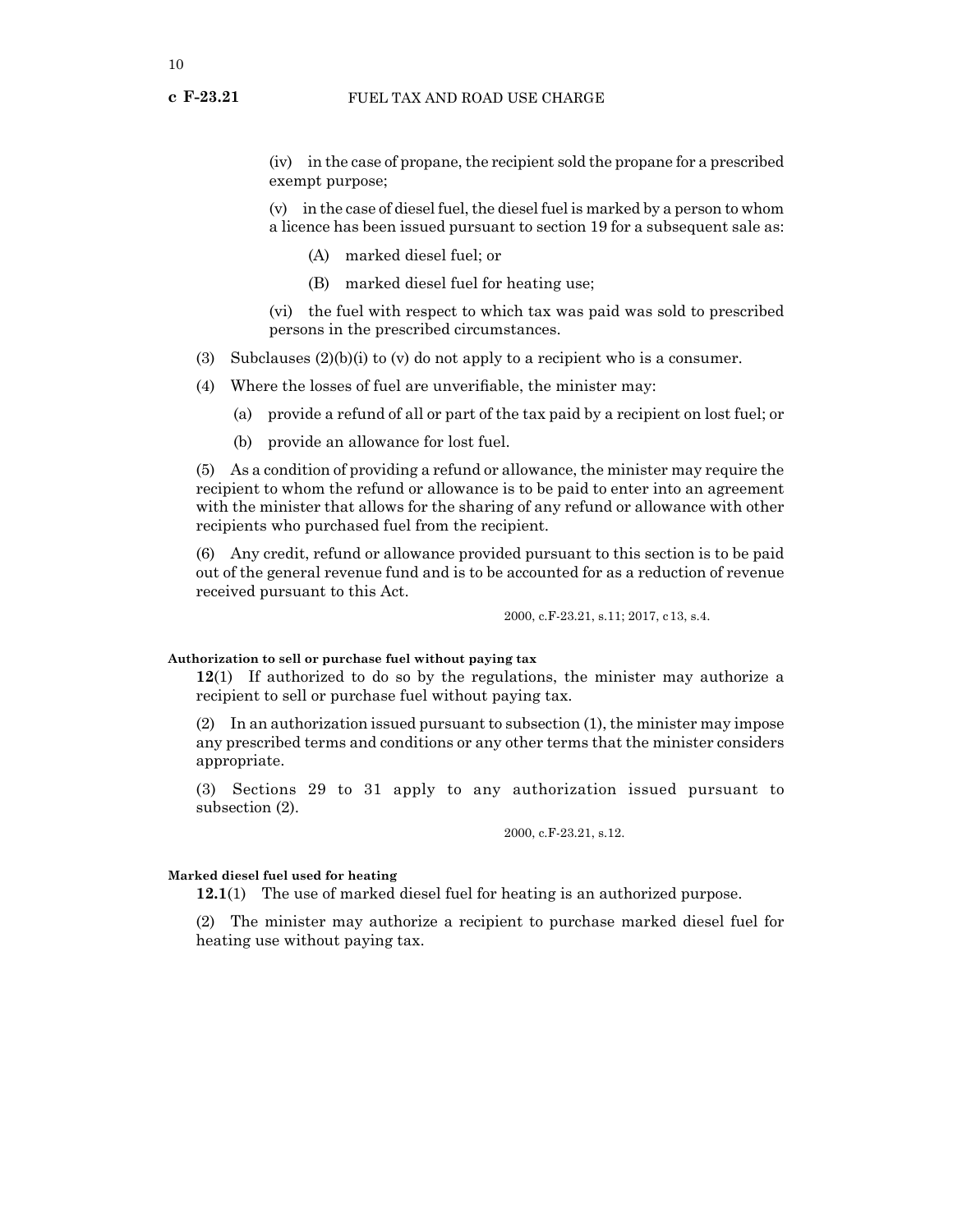11

(3) An authorization issued pursuant to subsection (2) is for any period that may be specified in the authorization, and subsections 12(2) and (3) apply, with any necessary modification.

(4) For the purposes of this section and section 22, marked diesel fuel sold for heating use must be identified as heating fuel or fuel oil at the time of sale and must be:

(a) delivered into a tank used exclusively for the storage of fuel used for heating; or

(b) sold to the holder of an authorization issued pursuant to subsection (2).

2017, c13, s.5.

#### **Reassessment of tax**

**13** At the time tax is imposed and at the effective date of any change in the tax rate, the minister may require any recipient who owns or possesses fuel, whether on that recipient's premises, in storage elsewhere or in transit:

(a) to assess that fuel with respect to the imposition of tax or change in the tax rate, as the case may be; and

(b) either:

(i) to remit the tax assessed to the minister at any prescribed time and in any prescribed manner; or

(ii) to apply to the minister for a refund at any prescribed time and in any prescribed manner.

2000, c.F-23.21, s.13.

# **Rebates of tax to farmers and primary producers of renewable resources**

**14**(1) Subject to subsection (2), the minister shall rebate tax paid by farmers or primary producers of renewable resources on any prescribed fuel, prescribed class of fuel or prescribed use of fuel.

- (2) The rebate of tax mentioned in subsection (1) is payable:
	- (a) in the prescribed manner and in accordance with the prescribed terms and conditions; and
	- (b) to the prescribed maximum amount.
- (3) No fuel acquired without payment of tax is eligible for a rebate of tax.

(4) Any rebate of tax paid pursuant to this section is to be paid out of the general revenue fund and is to be accounted for as a reduction of revenue received pursuant to this Act.

2000, c.F-23.21, s.14.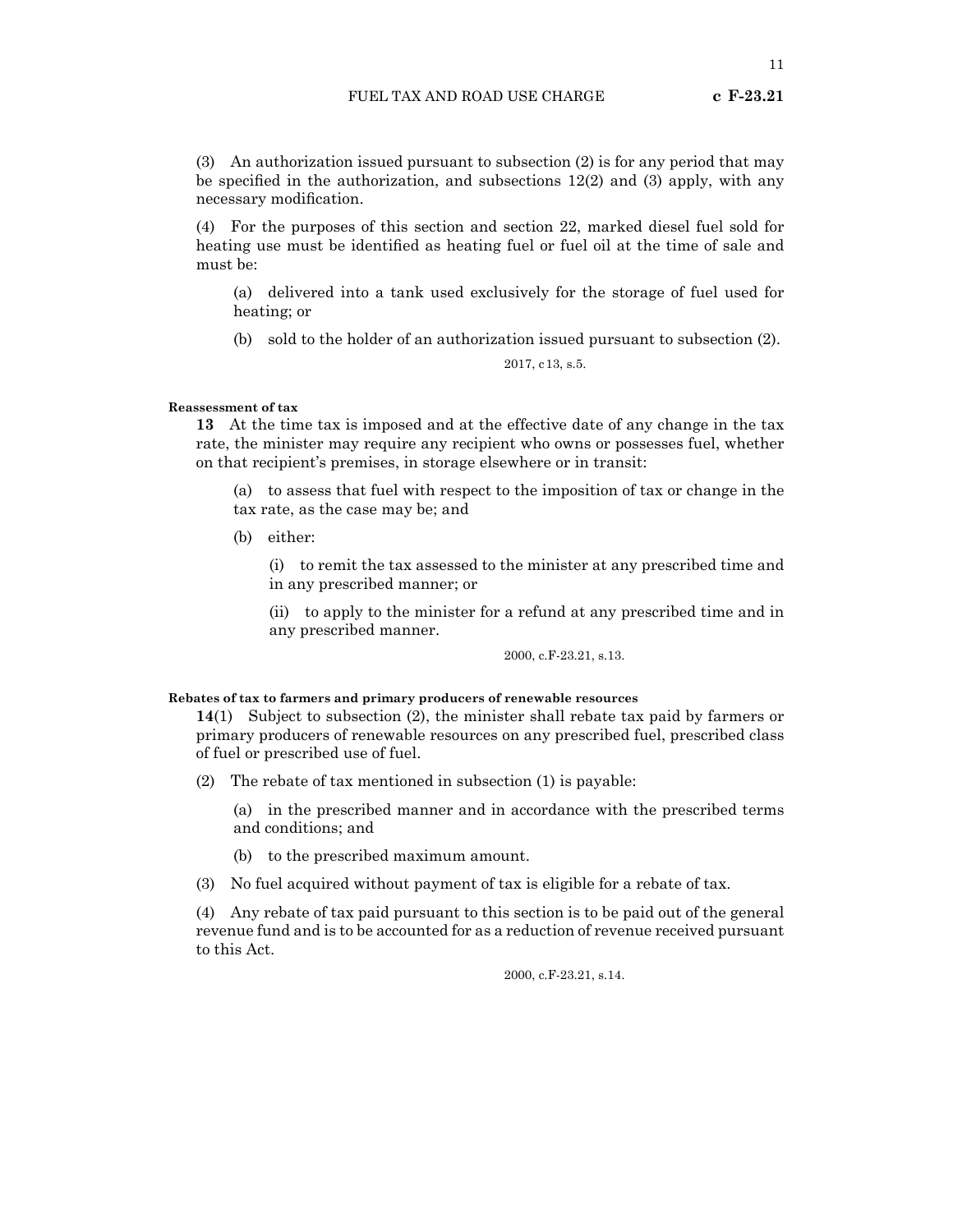# **Recovery of overpayment of rebate, refund, credit or allowance**

**15**(1) When requested to do so in writing by the minister, a person to whom a rebate, refund, credit or allowance was provided shall remit the rebate, refund, credit or allowance if the minister determines that:

(a) the rebate, refund, credit or allowance was provided in error;

(b) the rebate, refund, credit or allowance was obtained by means of fraud or deceit; or

(c) for any other reason, the amount of the rebate, refund, credit or allowance was greater than the amount that should have been provided.

(2) The amount of rebate, refund, credit or allowance that is to be repaid pursuant to this section is a debt due to the Crown and the minister may recover that amount:

(a) in accordance with *The Revenue and Financial Services Act,* as if the amount owing were tax payable, or *The Financial Administration Act, 1993;* or

(b) in any other manner authorized by law.

2000, c.F-23.21, s.15.

# **Further information required of person receiving rebates**

**16**(1) Where a person applies for a rebate, refund, credit or allowance pursuant to section 11 or 13, the minister may:

(a) contact the person who has claimed the rebate, refund, credit or allowance; and

(b) do all or any of the following:

(i) request further information or documentation with respect to that person's claim for a rebate, refund, credit or allowance;

(ii) decrease the amount of rebate, refund, credit or allowance to any person who has provided incomplete or unsatisfactory information or documentation;

(iii) disqualify the application for a rebate, refund, credit or allowance, in which case no rebate, refund, credit or allowance shall be provided to that person.

(2) Where a person has been requested to provide further information or documentation pursuant to subclause  $(1)(b)(i)$  and fails to provide satisfactory information or documentation within the time and in the manner specified in the request, the minister may disqualify that person's application for a rebate, refund, credit or allowance and, if the minister does disqualify that person, no rebate, refund, credit or allowance shall be provided to that person.

2000, c.F-23.21, s.16.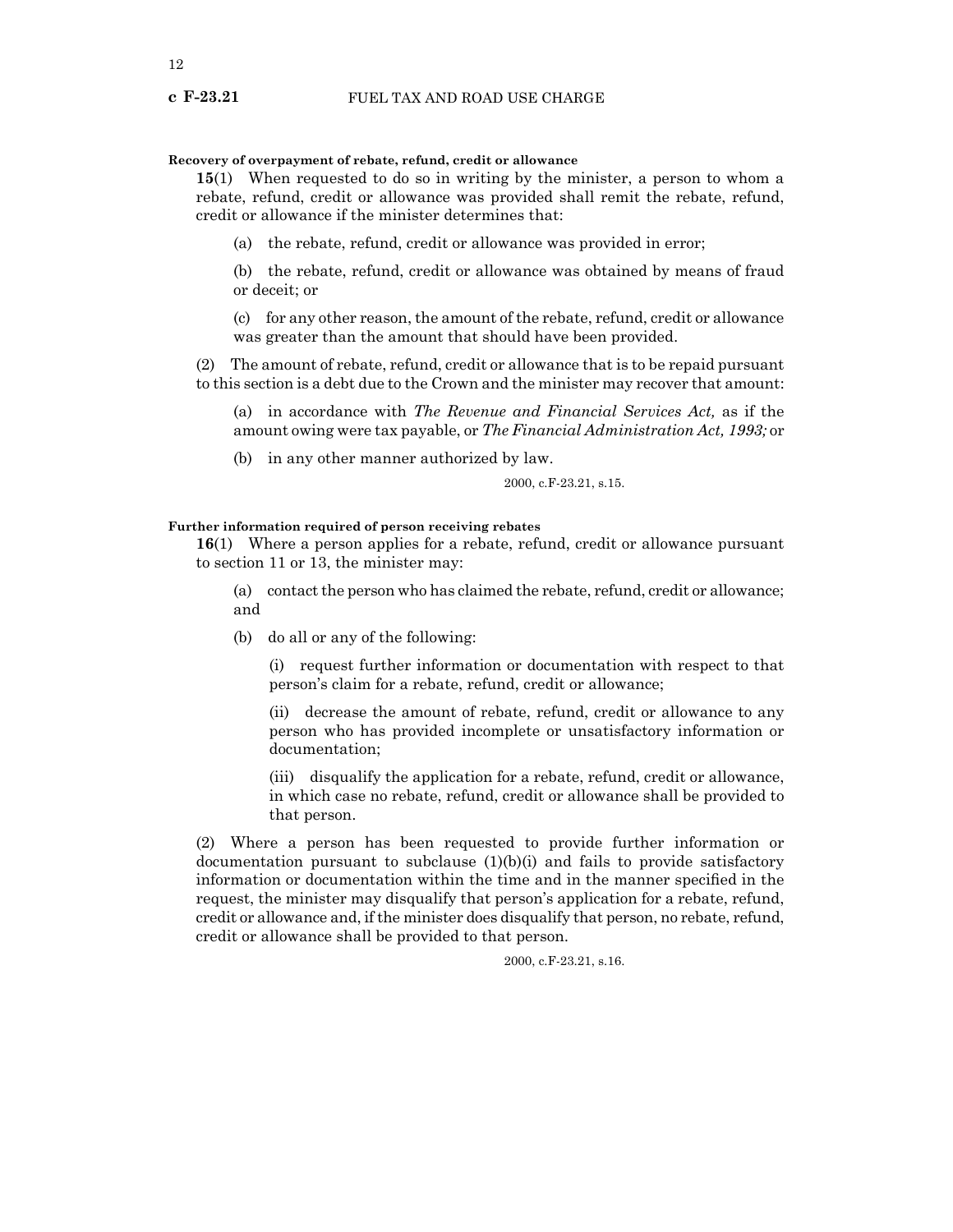# DIVISION 2 **Import and Export of Fuel**

# **Importing fuel into Saskatchewan**

**17**(1) In this section, **"importing recipient"** means a recipient who imports fuel into Saskatchewan:

(a) for the purpose of reselling it, where the fuel is delivered other than to a terminal; or

(b) where the recipient is liable to pay tax on that fuel pursuant to section 4;

but does not include:

(c) the holder of a licence issued pursuant to section 27 or 28;

(d) a railway company; or

(e) a registrant of an interjurisdictional vehicle that is licensed pursuant to section 46 or pursuant to a provision in the laws of the jurisdiction that is the registrant's base jurisdiction where that provision is equivalent to section 46 and where that jurisdiction has entered into an agreement with the minister pursuant to section 44.

(2) On or before importing fuel into Saskatchewan, an importing recipient shall:

(a) report the importation or intended importation of the fuel to the minister; and

(b) deposit with the minister an amount equal to the amount of tax that would be payable if the fuel were acquired or received by a recipient in Saskatchewan.

(3) An importing recipient shall make the report and the deposit required pursuant to subsection (2) in the prescribed manner.

(4) **Repealed.** 2017, c13, s.6.

(5) If the minister receives proof satisfactory to the minister that any tax on imported fuel mentioned in subsection (2) has been paid or accounted for, the minister shall refund the amount deposited pursuant to subsection (2).

(6) Notwithstanding subsection (5), the amount deposited pursuant to subsection (2) is forfeited to the Crown if, within 90 days after the date that the amount was deposited with the minister, the importing recipient has not provided the minister with proof satisfactory to the minister that the tax, if any, on the imported fuel has been paid or accounted for.

2000, c.F-23.21, s.17; 2017, c13, s.6.

# **Exporting fuel from Saskatchewan**

**18** Every person, other than a holder of a licence issued pursuant to section 28, who intends to export fuel in bulk from Saskatchewan shall report the export from Saskatchewan in the prescribed manner.

2000, c.F-23.21, s.18.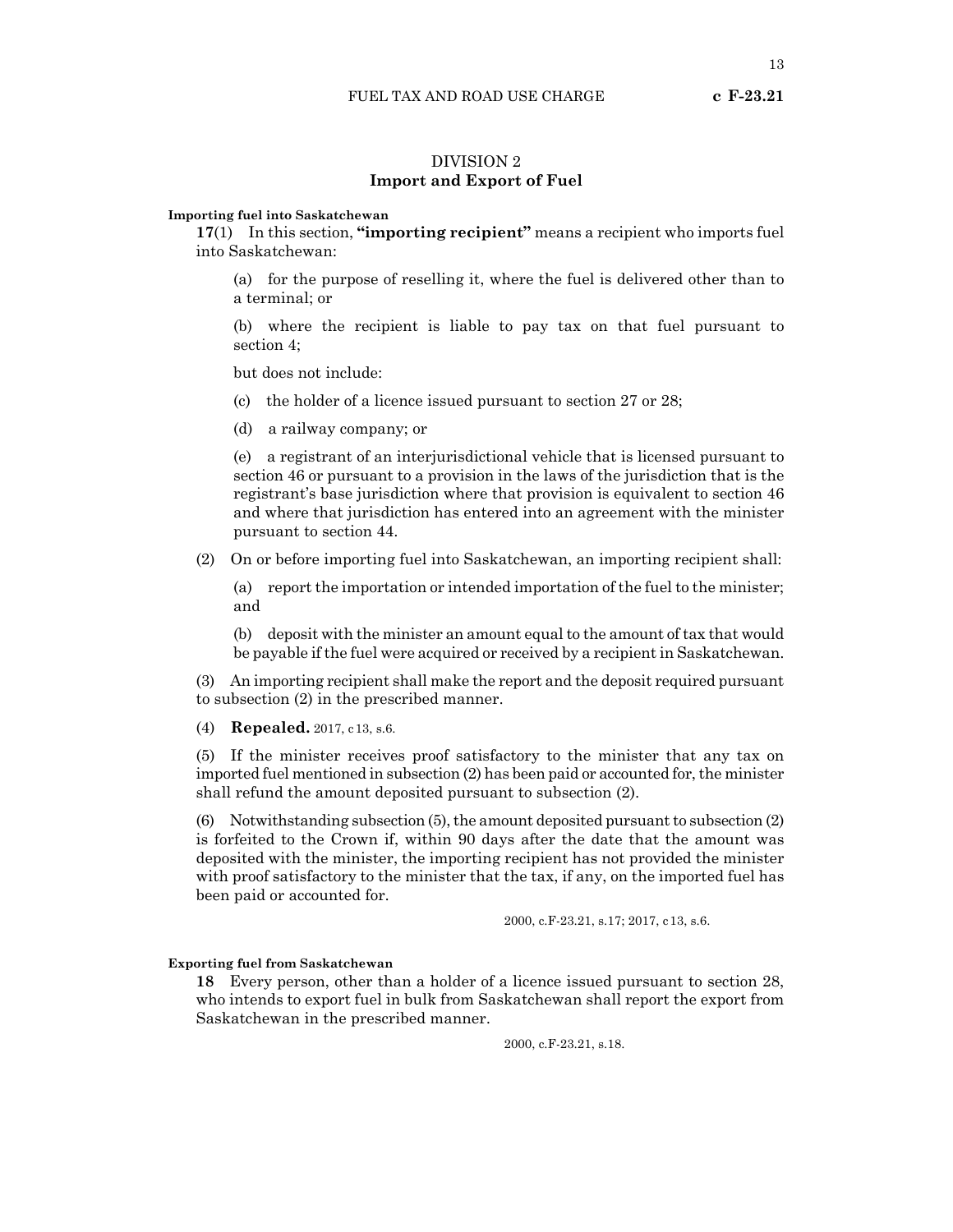# PART III **Marking and Licensing** DIVISION 1 **Marking**

# **Licence required to mark diesel fuel**

**19**(1) No person shall mark diesel fuel without holding a licence.

(2) Any person who wishes to obtain a licence to mark diesel fuel shall apply to the minister in a form acceptable to the minister.

(3) The minister may issue a licence to an applicant if the minister is satisfied that the applicant has complied with this Act and the regulations and that it is appropriate to issue the licence.

(4) Sections 29 to 31 apply to a licence issued pursuant to this section.

2000, c.F-23.21, s.19.

# **Marking diesel fuel**

**20**(1) In this section and in section 21, **"licensed marker"** means a person to whom a licence has been issued pursuant to section 19.

(2) Every licensed marker shall mark or colour the diesel fuel using only a prescribed chemical dye or prescribed agent and only in accordance with any prescribed procedures.

(3) The minister may pay to a licensed marker an allowance in the prescribed amount and in the prescribed manner.

(4) Where authorized to do so by the minister, a licensed marker who is entitled to an allowance pursuant to this section may deduct the amount of the allowance from the tax to be remitted by the licensed marker to the minister.

2000, c.F-23.21, s.20.

# **Offences respecting marking**

**21**(1) No person shall place any prescribed chemical dye or prescribed agent into diesel fuel unless that person:

(a) is a licensed marker; or

(b) has the written authority of the minister to mark or colour fuel and marks or colours only the fuel specified in the authorization.

(2) No person shall sell unmarked diesel fuel as marked diesel fuel.

(3) No person shall add any substance to or otherwise tamper with marked diesel fuel for the purpose of removing or attempting to conceal or change the colour or identity of the fuel.

2000, c.F-23.21, s.21.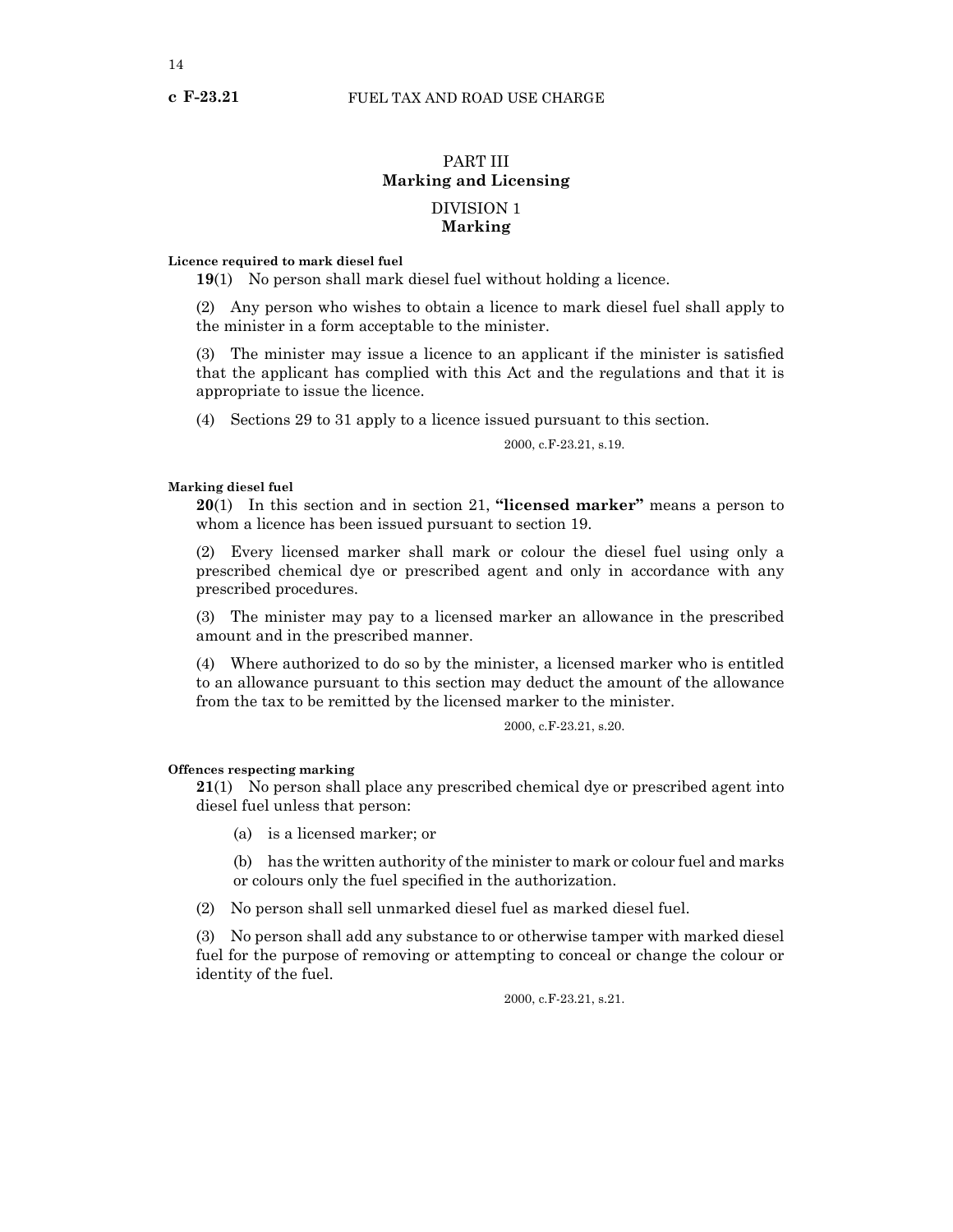# **Offences respecting the use of marked diesel fuel**

**22**(1) No person shall use marked diesel fuel, or any mixture of fuel containing marked diesel fuel in any proportion, for any purpose other than a purpose that is:

- (a) authorized by subsection  $6(1)$  or  $(2)$ ;
- (b) authorized by section 12.1; or
- (c) permitted by the regulations.

(2) No person shall sell marked diesel fuel that the person knows or ought to know will be used for a purpose other than a purpose or use that is:

- (a) authorized by subsection  $6(1)$  or  $(2)$ ;
- (b) authorized by section 12.1; or
- (c) permitted by the regulations.

(3) Subject to subsection (4), no person to whom a current certificate of registration or a registration permit has been issued pursuant to *The Traffic Safety Act* or who is in possession or control of a motor vehicle shall knowingly or unknowingly have marked diesel fuel, or a mixture of fuel containing marked diesel fuel in any proportion in:

(a) the fuel tank of the motor vehicle; or

(b) any other tank or container that is carried in or on the motor vehicle and that is or may be connected to the fuel system of the motor vehicle.

(4) Subsection (3) does not apply to a motor vehicle used for a purpose or use described in subsection 6(1) or (2) or in any regulations made for the purpose of those subsections.

> 2000, c.F-23.21, s.22; 2004, c.T-18.1, s.297; 2017, c13, s.7.

# **Restrictions on dispensing marked diesel fuel**

**23**(1) Every vendor or bulk fuel dealer filling or placing marked diesel fuel into the fuel tank of a motor vehicle shall maintain records that show the name, and the fuel tax exemption permit number, of each recipient and that show each purchase by that recipient.

(2) No vendor or bulk fuel dealer shall dispense marked diesel fuel through selfservice pumps or other dispensing equipment that allow a purchaser to dispense the fuel directly into the fuel tank of a motor vehicle, unless the dispensing equipment is accessed only through a keylock or card lock facility.

2000, c.F-23.21, s.23.

# **Liability for tax where untaxed fuel is put to other uses**

**24**(1) A person who acquires fuel on which tax has not been paid and who subsequently uses or permits that fuel to be used for a purpose contrary to section 22 is liable for tax with respect to the amount of fuel that the minister estimates has been used for a purpose contrary to section 22.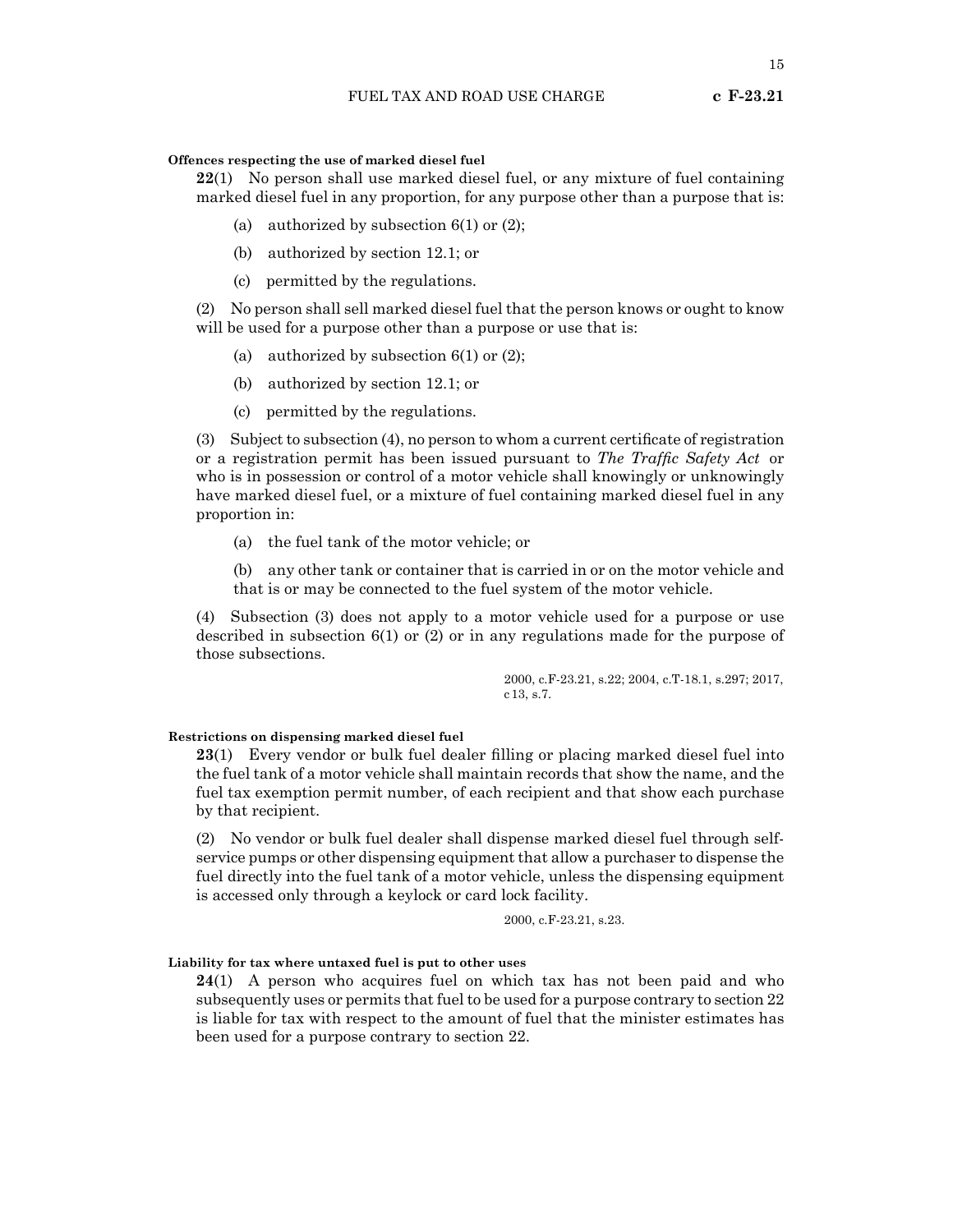(2) The tax liability mentioned in subsection (1) is in addition to any other penalty that may be imposed pursuant to this Act or *The Revenue and Financial Services Act*.

2000, c.F-23.21, s.24.

# **Liability for tax where untaxed fuel is not exported**

**25**(1) A person who acquires fuel on which tax has not been paid for the purpose of exporting that fuel from Saskatchewan and who subsequently fails to export that fuel is liable for tax with respect to the amount of fuel that the minister estimates has not been exported.

(2) The tax liability mentioned in subsection (1) is in addition to any other penalty that may be imposed pursuant to this Act or *The Revenue and Financial Services Act*.

2000, c.F-23.21, s.25.

# **Appointment of analysts**

**26**(1) The minister may appoint a person as an analyst to determine whether a sample of fuel is marked diesel fuel or contains marked diesel fuel in any proportion.

(2) For the purposes of a certificate of analysis mentioned in subsection (3), any fuel that is found by an analyst to contain the prescribed chemical dye or prescribed agent is deemed to be marked diesel fuel.

(3) In any legal proceeding, a certificate of analysis purporting to be signed by a person appointed pursuant to subsection (1) is admissible as proof, in the absence of evidence to the contrary, of the facts stated in the certificate and of the authority of the person issuing the certificate, without proof of the appointment or signature.

2000, c.F-23.21, s.26.

# DIVISION 2 **Licences, Permits and Authorizations**

# **Licence required to blend, manufacture or store fuel**

**27**(1) Without a licence, no person shall:

- (a) blend fuel with ethanol or any other prescribed product;
- (b) manufacture fuel; or
- (c) store fuel at a terminal.

(2) Any person who wishes to obtain a licence to do all or any of the things mentioned in subsection (1) shall apply to the minister in a form acceptable to the minister.

(3) The minister may issue a licence to an applicant if the minister is satisfied that the applicant has complied with this Act and the regulations and that it is appropriate to issue the licence.

(4) Sections 29 to 31 apply to a licence issued pursuant to this section.

2000, c.F-23.21, s.27.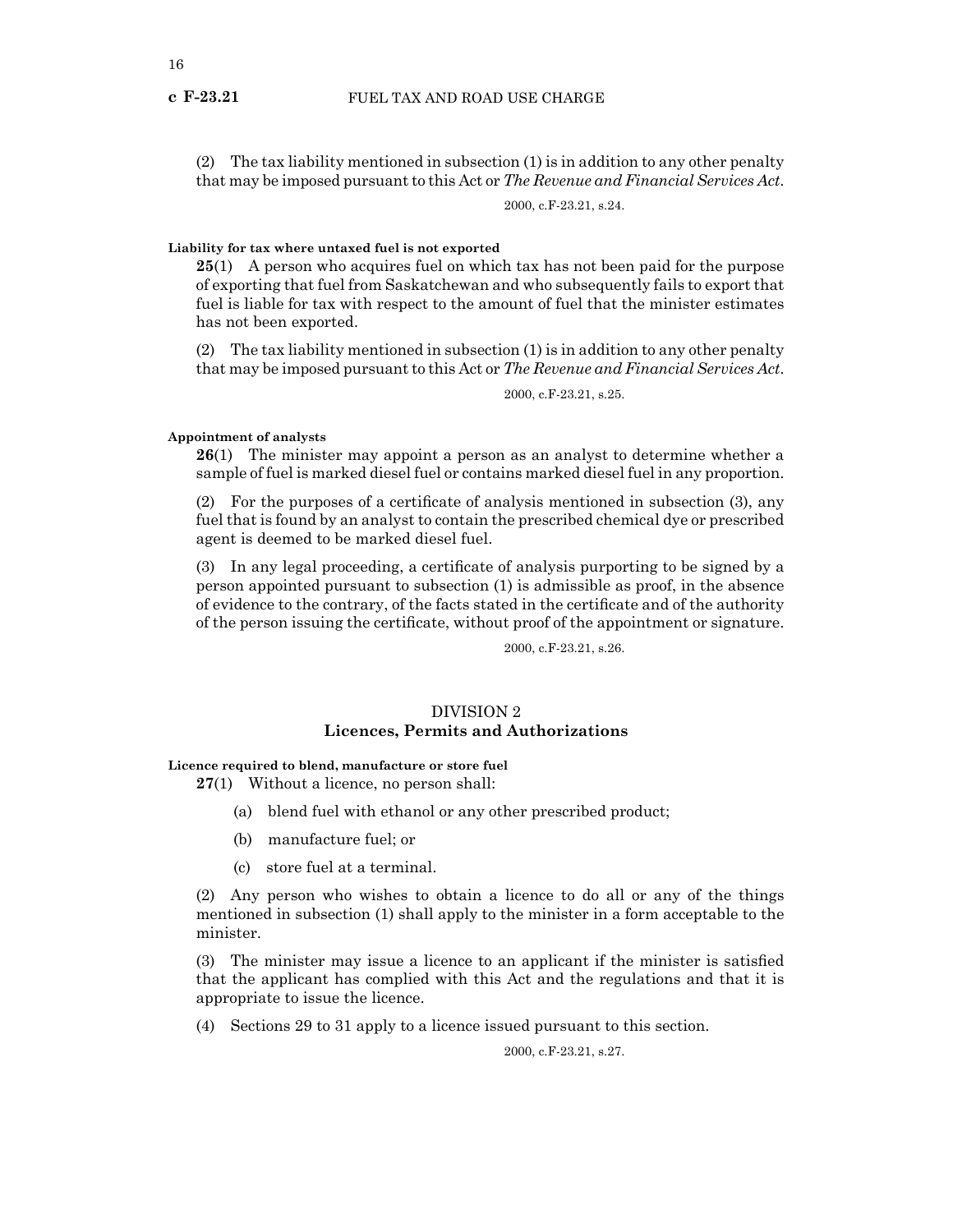# **Licence to import or export fuel**

**28**(1) Any person who wishes to obtain any of the following licences may apply to the minister:

(a) a licence to import fuel into Saskatchewan on a regular basis without paying the deposit prior to the entry of fuel as required by clause 17(2)(b); or

(b) a licence to export fuel from Saskatchewan without paying the tax as imposed by section 3 on the acquisition of the fuel.

(2) An application pursuant to subsection (1) must be in a form acceptable to the minister.

(3) The minister may issue a licence to an applicant if the minister is satisfied that the applicant has complied with this Act and the regulations and that it is appropriate to issue the licence.

(4) Sections 29 to 31 apply to a licence issued pursuant to this section.

(5) The holder of the licence issued pursuant to this section may, in accordance with the terms of the licence:

(a) import fuel into Saskatchewan without paying the deposit prior to the entry of the fuel required by clause 17(2)(b); or

(b) export fuel from Saskatchewan without paying the tax as imposed by section 3 on the acquisition of the fuel.

2000, c.F-23.21, s.28.

#### **Terms and conditions imposed on licences, permits and authorizations**

**29**(1) At the time a licence, permit or authorization is issued pursuant to this Act or at any subsequent time, the minister may impose any terms and conditions on the licence, permit or authorization that the minister considers necessary.

(2) At any time after a licence, permit or authorization is issued, the minister may do all or any of the following:

(a) amend, modify or vary terms and conditions imposed on the licence, permit or authorization;

(b) impose new terms and conditions on the licence, permit or authorization;

(c) repeal terms and conditions imposed on the licence, permit or authorization and substitute new terms and conditions in their place.

(3) No person who holds a licence, permit or authorization shall fail to comply with the terms and conditions imposed on that person's licence, permit or authorization.

# 2000, c.F-23.21, s.29.

# **Amendment, suspension or cancellation of licence, permit or authorization**

**30**(1) The minister may amend and, and subject to section 31, suspend or cancel a licence, permit or authorization where, in the opinion of the minister, the person who holds the licence, permit or authorization:

(a) has failed to comply with this Act or the regulations;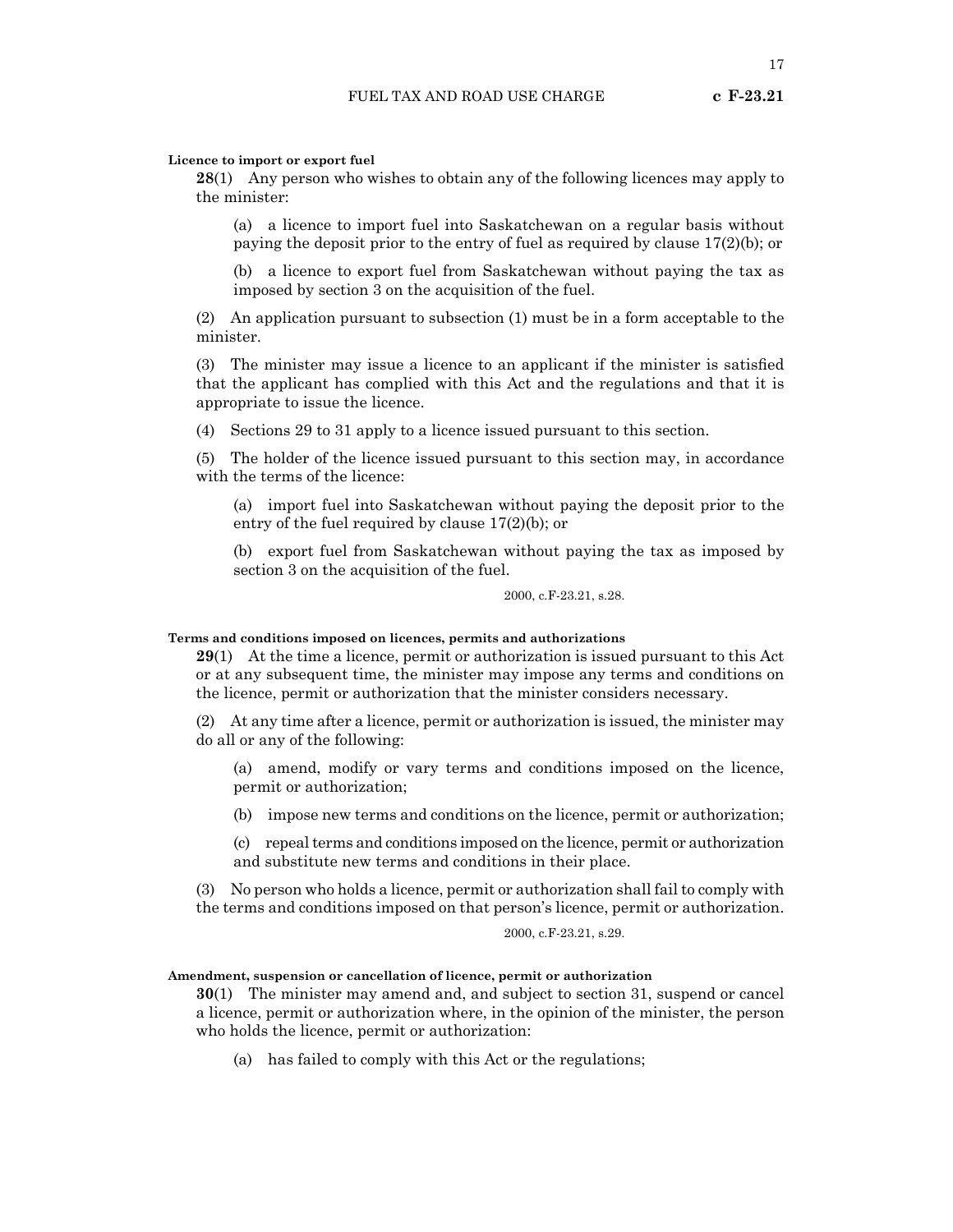(b) has failed to comply with any term or condition imposed on his or her licence, permit or authorization;

(c) has provided false or misleading information to the minister in the person's application for the licence, permit or authorization or at any other time; or

(d) is carrying on business in a manner that is prejudicial to the public interest.

(2) The minister may amend, suspend or cancel all the licences, permits or authorizations in a category of licences, permits or authorizations without complying with section 31 where:

(a) the minister proposes to deal with all the licences, permits or authorizations in the category of licences, permits or authorizations in an identical manner; and

(b) the minister considers that it is appropriate and in the public interest to do so.

2000, c.F-23.21, s.30.

# **Opportunity to be heard**

**31**(1) The minister shall not suspend or cancel a licence, permit or authorization without giving the holder of the licence, permit or authorization an opportunity to be heard.

(2) Notwithstanding subsection (1), if the minister considers that it is necessary to act to protect the public interest, the minister may immediately suspend or cancel a licence, permit or authorization without giving the holder of the licence, permit or authorization an opportunity to be heard, but shall give the holder an opportunity to be heard within 30 days after the date on which the minister takes any of those actions.

2000, c.F-23.21, s.31.

# PART III.1 **Road Use Charge on Electric Vehicles**

# **Definitions for Part**

**31.1** In this Part:

(a) **"administrator"** means the administrator within the meaning of *The Traffic Safety Act*;

(b) **"consumer"** means the owner of an electric vehicle;

(c) **"owner"**, with respect to an electric vehicle, means the owner within the meaning of *The Traffic Safety Act*.

2021, c13, s.6.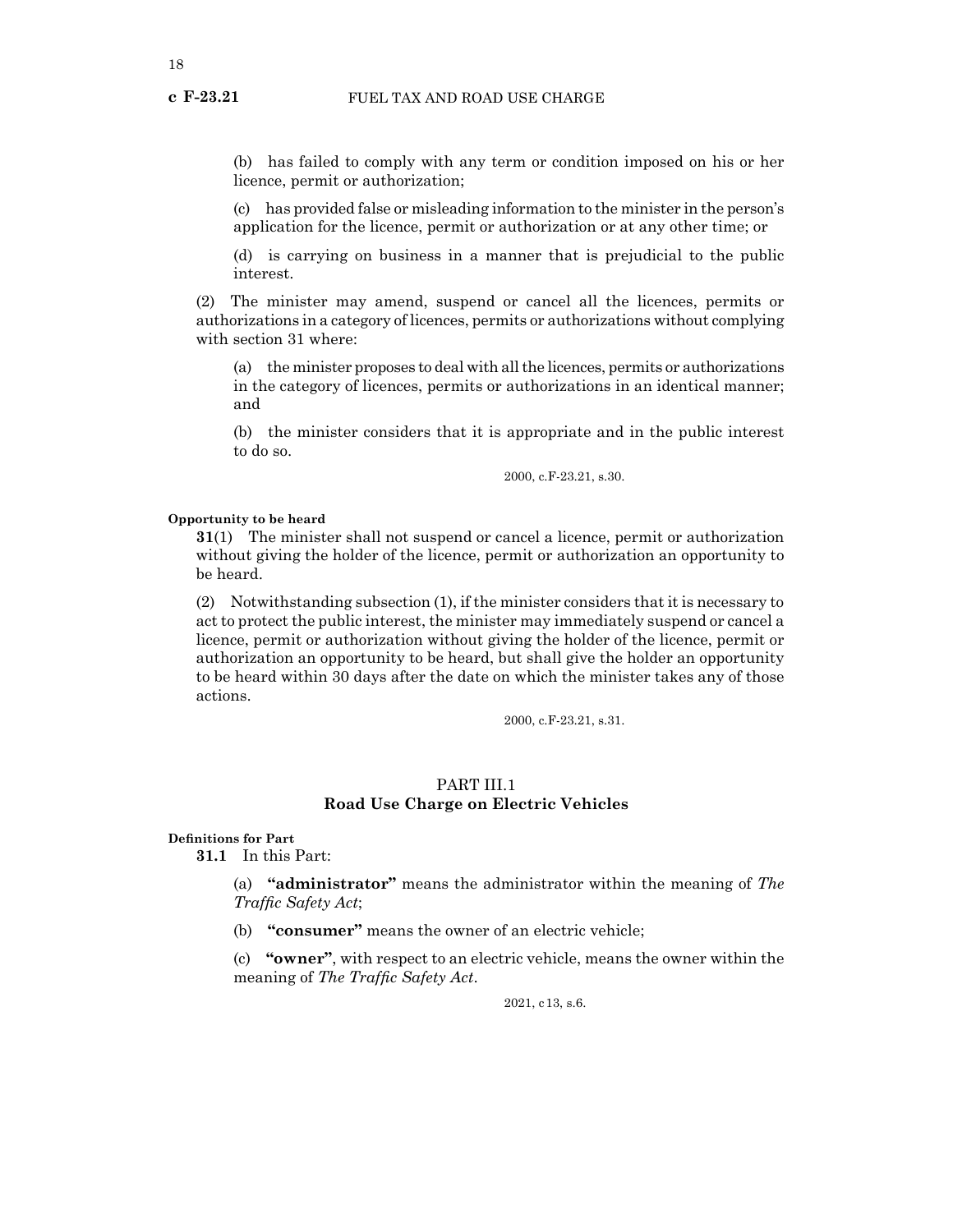# **Road use charge**

**31.2**(1) Every consumer to whom a certificate of registration is issued by the administrator pursuant to *The Traffic Safety Act* shall pay to the minister an annual road use charge at the prescribed time and in the prescribed amount.

(2) The annual road use charge imposed by subsection (1) is deemed to be a tax for the purposes of this Act, *The Financial Administration Act, 1993*, *The Fuel Tax Accountability Act* and *The Revenue and Financial Services Act*.

2021, c13, s.6.

# **Agreements respecting collection of road use charge**

**31.3** The minister may enter into an agreement with the administrator respecting the collection and remittance of the annual road use charge mentioned in section 31.2, the processing of refunds and credits mentioned in section 31.5 and the administration and enforcement of this Part.

2021, c13, s.6.

# **Remittance of road use charge**

**31.4** Subject to the regulations, the administrator shall remit the charges collected pursuant to this Part to the minister in accordance with the terms of any agreement entered into pursuant to section 31.3.

2021, c13, s.6.

# **Tax recovery and credit**

**31.5**(1) If a consumer has paid the annual road use charge with respect to an electric vehicle and cancels the registration of the vehicle in the year to which the certificate of registration applies, the administrator may, subject to subsection (4), provide a refund or credit to the consumer.

(2) A consumer who wishes to obtain a refund or credit mentioned in subsection (1) shall apply to the administrator in accordance with the regulations.

(3) The administrator may, subject to the regulations, impose conditions with which the consumer mentioned in subsection (2) must comply before the administrator provides a refund or credit.

(4) Sections 15 and 16 apply, with any necessary modification, to any refund or credit that is provided pursuant to this section.

2021, c13, s.6.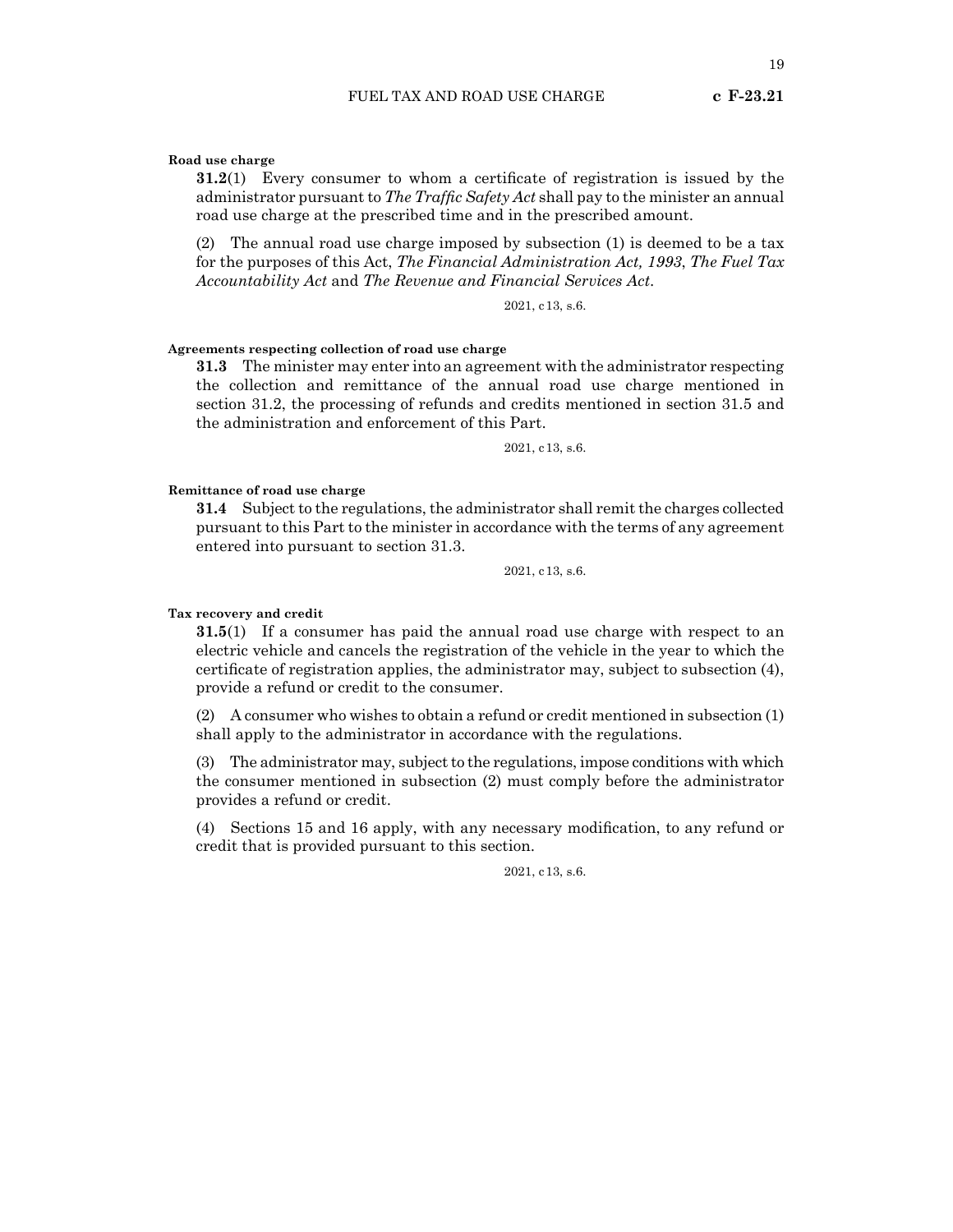# PART IV **Investigations, Enforcement and Offences** DIVISION 1 **Investigations and Enforcement**

# **Interpretation of Part**

**32** In this Part:

(a) **"Act"** includes the regulations;

(b) **"property"** includes computer hardware;

(c) **"records"** includes books, papers, documents, information, computer software and electronic records.

2000, c.F-23.21, s.32.

# **Power to enter on land**

**33** For the purposes of carrying out his or her duties pursuant to this Act, the minister, an enforcement officer and any person lawfully accompanying the minister or an enforcement officer may enter on any land, whether or not that land is enclosed.

2000, c.F-23.21, s.33.

# **General powers respecting inspections and taking of fuel sample**

**34**(1) For the purpose of enforcing and administering this Act, the minister or an enforcement officer may do all or any of the following:

(a) subject to subsection (6), enter, without a warrant, at any reasonable time the following premises for the purpose of conducting an inspection or examination:

(i) any premises used by a person in connection with the importation, export, storage, transportation, sale or marking of fuel or with blending ethanol or other prescribed products with fuel;

(ii) any premises containing any records or property that relate to the importation, export, storage, transportation, sale or marking of fuel or to blending ethanol or other prescribed products with fuel;

(b) make any inquiries of a person that are or may be relevant to an inspection or examination pursuant to this section;

(c) require any person keeping any records or property related to the importation, export, storage, transportation, sale, purchase or marking of fuel to provide those records to the minister or an enforcement officer;

(d) without a warrant, examine any fuel on the premises, including any fuel contained in the fuel tank of any motor vehicle found on the premises or in any other receptacle, and take samples of that fuel.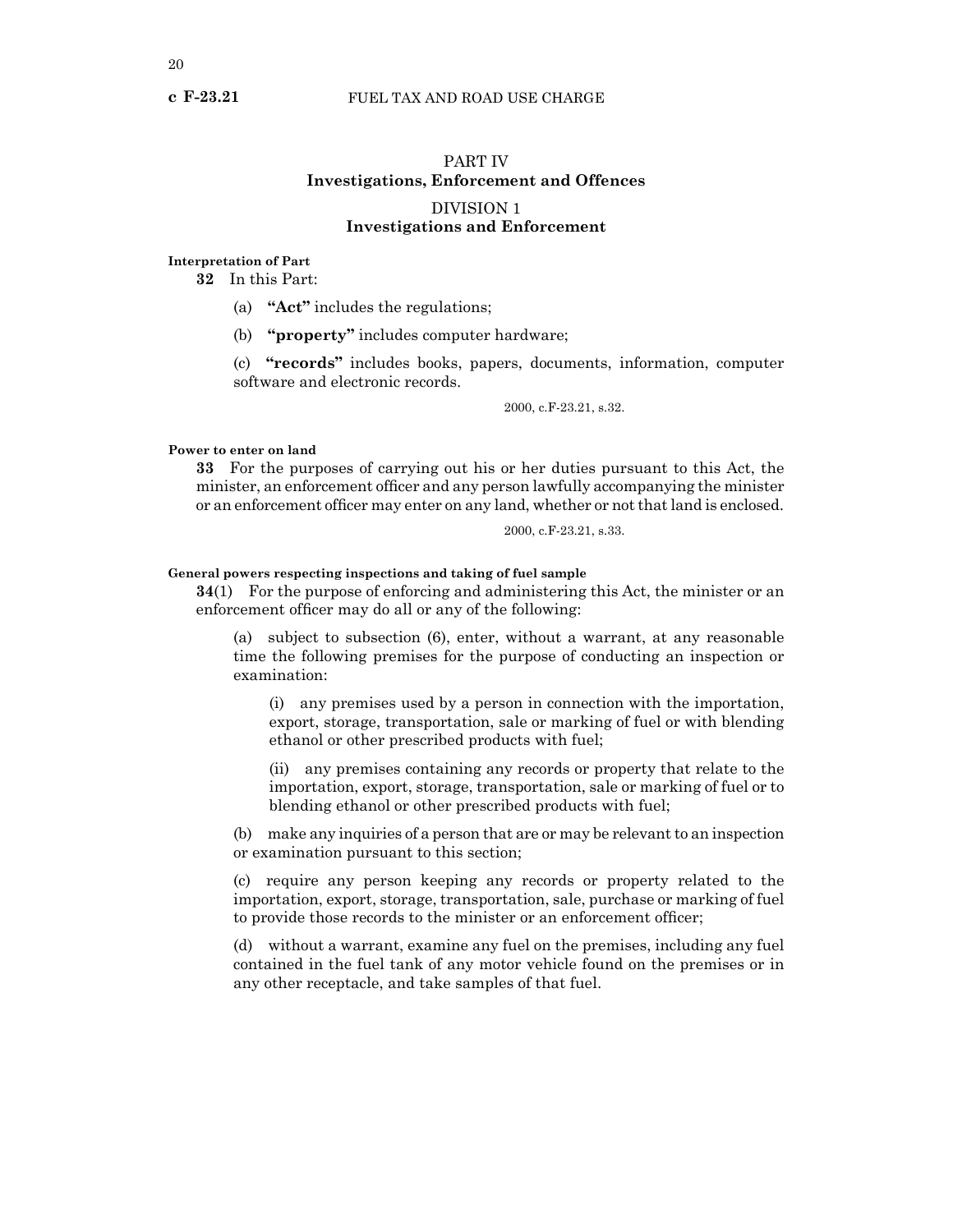21

(2) For the purpose of determining whether tax has been paid or is payable or of enforcing and administering this Act, an enforcement officer may, where the enforcement officer believes that diesel fuel is present in a motor vehicle, do all or any of the following:

(a) request or signal the person in charge of or operating the motor vehicle to stop the motor vehicle;

(b) detain the motor vehicle when it is stopped;

(c) without a warrant, examine the fuel in the fuel tank of the motor vehicle or in another receptacle on the motor vehicle; and

(d) take samples of that fuel.

(3) The person in charge of or operating a motor vehicle shall, when requested or signalled by an enforcement officer pursuant to clause  $(2)(a)$ :

(a) immediately bring the motor vehicle to a safe stop;

(b) immediately provide access to the fuel tank of the motor vehicle or other receptacle on the motor vehicle where the enforcement officer reasonably believes that fuel may be located; and

(c) permit the enforcement officer to examine the fuel in the fuel tank of the motor vehicle or in another receptacle on the motor vehicle and take samples of that fuel.

(4) If any records or property are provided to the minister or an enforcement officer pursuant to clause (1)(c), the minister or enforcement officer may:

(a) examine the records or property; and

(b) remove the records or property for the purpose of making copies in accordance with section 37.

(5) For the purposes of producing a readable record from a computer system used by a person on whom a request is made pursuant to clause  $(1)(c)$ , the minister or an enforcement officer may use any computer hardware or software in the possession of that person.

(6) The minister or an enforcement officer shall not enter any premises that are a private dwelling without the consent of the occupier or a warrant obtained pursuant to section 36.

2000, c.F-23.21, s.34.

# **Demand for records and property**

**35**(1) The minister or an enforcement officer may serve a written demand on any person, including a trustee or a director, officer or employee of a corporation, requiring that person to produce any records or property in that person's control that relate to:

(a) the importation, export, storage, consumption, transportation, sale, blending or marking of fuel; or

(b) the acquisition or disposal of an electric vehicle.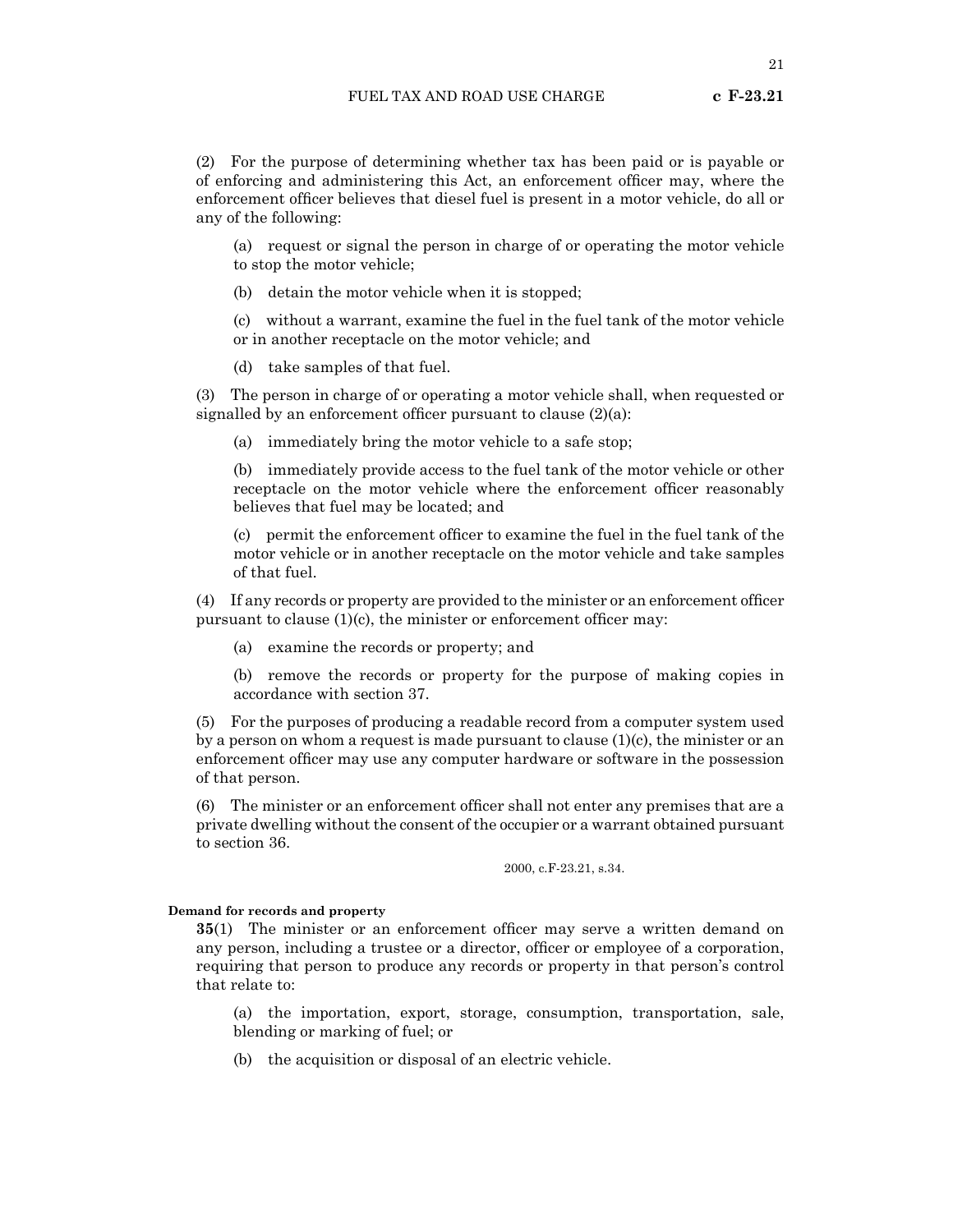(2) No person on whom a written demand is served pursuant to this section shall fail to provide the records or property mentioned in the written demand within the time specified in the written demand.

(3) The minister or enforcement officer may inspect and examine any records or property produced pursuant to a written demand served pursuant to this section and remove the records for the purpose of making copies in accordance with section 37.

2000, c.F-23.21, s.35; 2021, c 13, s.7.

**Warrant**

**36**(1) Where a justice of the peace or provincial court judge is satisfied by information on the oath of the minister or an enforcement officer that there are reasonable grounds to believe that an offence against this Act has occurred and that evidence of that offence is likely to be found, the justice of the peace or the provincial court judge may issue a warrant to do all or any of the following:

(a) enter and search any place or premises named in the warrant;

(b) stop and search any motor vehicle described in the warrant;

(c) seize and remove anything that may be evidence of an offence against this Act.

(2) With a warrant issued pursuant to subsection (1), the minister or enforcement officer may do all or any of the following:

- (a) at any time, enter and search any place or premises named in the warrant;
- (b) stop and search any motor vehicle described in the warrant;

(c) open and examine any trunk, box, bag, parcel, closet, cupboard or other receptacle that the minister or enforcement officer finds in the place, premises or motor vehicle;

(d) require the production of and examine any records or property that the minister or enforcement officer believes, on reasonable grounds, may contain information related to an offence against this Act;

(e) remove, for the purpose of making copies, any records or property examined pursuant to this section;

(f) seize and remove from any place, premises or motor vehicle searched anything that may be evidence of an offence against this Act.

(3) Subject to subsection (4), the minister or enforcement officer may exercise all or any of the powers mentioned in subsection (2) without a warrant issued pursuant to this section if:

(a) the conditions for obtaining a warrant exist; and

(b) the minister or enforcement officer has reasonable grounds to believe that the delay necessary to obtain a warrant would result:

- (i) in danger to human life or safety; or
- (ii) in the loss, removal or destruction of evidence.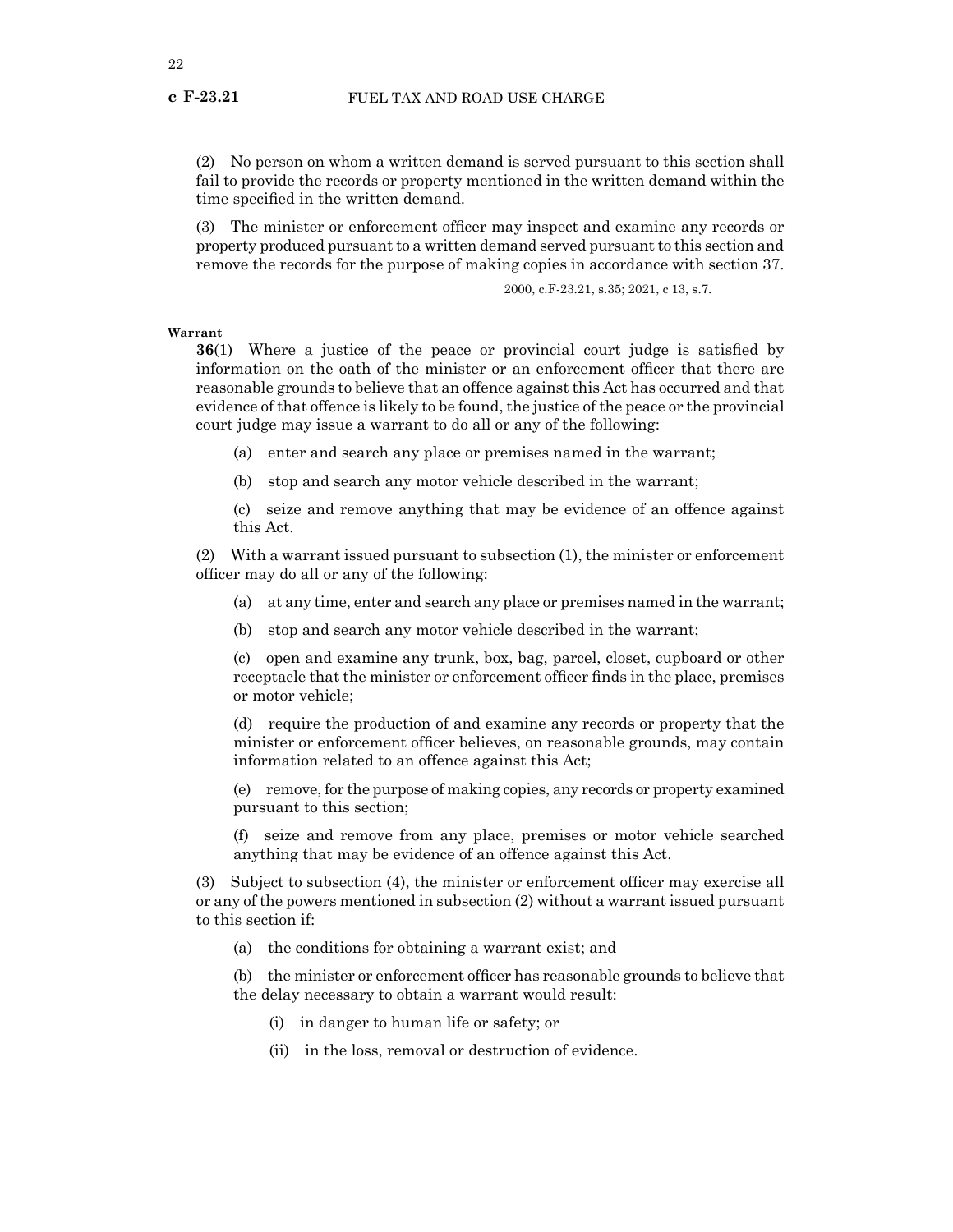(4) The minister or an enforcement officer shall not enter premises that are a private residence without a warrant issued pursuant to this section unless the occupant of those premises consents to the entry.

2000, c.F-23.21, s.36.

# **Copies of records**

**37**(1) Where any records are removed pursuant to section 34, 35 or 36, the minister or enforcement officer may make copies of those records.

- (2) The minister or enforcement officer shall:
	- (a) make those copies with reasonable dispatch; and
	- (b) promptly return the originals of the records to:
		- (i) the place they were removed from; or
		- (ii) any other place that may be agreed to by the minister or enforcement officer and the person who furnished them or from whom they were seized.

(3) A record certified by the minister or an enforcement officer to be a copy made pursuant to this section:

(a) is admissible in evidence without proof of the office or signature of the person purporting to have made the certificate; and

(b) has the same probative force as the original record.

2000, c.F-23.21, s.37.

# **Searches of motor vehicles transporting fuel in bulk**

**38**(1) When requested to do so by an enforcement officer, every person transporting fuel in bulk and every operator of a motor vehicle transporting fuel in bulk, other than in the fuel tank of a motor vehicle, shall provide the enforcement officer with written proof of:

(a) the quantity and type of fuel being transported;

(b) the name and address of the person or persons from whom the fuel was obtained;

(c) the name and address of every person to whom the fuel was delivered or is to be delivered; and

(d) the use or intended use, if known, of the fuel delivered or to be delivered.

(2) An enforcement officer may detain a motor vehicle transporting fuel in bulk, other than in the fuel tank of a motor vehicle, if:

(a) the written proof requested pursuant to subsection (1) is not provided;

(b) the enforcement officer wishes to verify any written proof provided pursuant to subsection (1); or

(c) the person transporting the fuel has failed to comply with the requirements of Division 2 of Part II.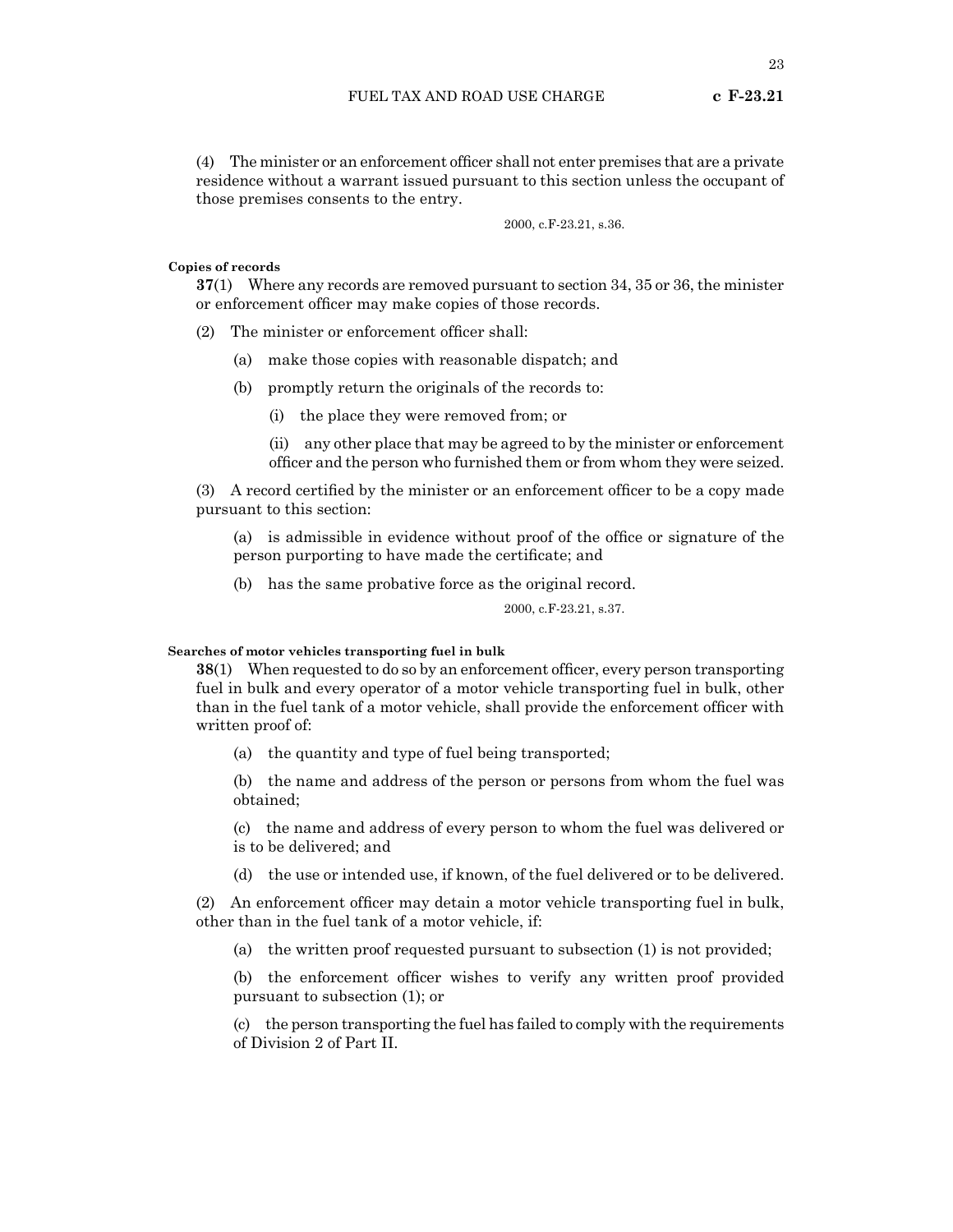(3) An enforcement officer may detain a motor vehicle pursuant to subsection (2) until:

(a) the written proof requested pursuant to subsection (1) has been provided and verified to the satisfaction of the enforcement officer detaining the motor vehicle; and

(b) the requirements of Division 2 of Part II have been complied with.

2000, c.F-23.21, s.38.

# DIVISION 2 **Offences**

# **Offences**

**39** No person shall:

(a) obtain or attempt to obtain a rebate of tax or a refund, credit or allowance pursuant to this Act or the regulations by providing the minister with an application or a proof of purchase that is false or misleading in any respect;

(b) issue a receipt with respect to a sale of fuel that:

(i) is false or misleading in any respect; or

(ii) in the case of a second or duplicate receipt, is not clearly marked as being a copy or duplicate;

(c) in the case of a person who uses or purports to use a fuel tax exemption permit to obtain fuel without payment of tax:

(i) mislead the vendor of the fuel as to the intended use of the fuel to be purchased without payment of tax;

(ii) mislead the vendor of the fuel as to the person's identity or the person's authority to use the fuel tax exemption permit;

(iii) use a fuel tax exemption permit that has expired or has been stolen, cancelled, falsified, forged, altered or is otherwise invalid; or

(iv) use any other false pretence to obtain fuel without payment of tax;

(d) make or participate in, assent to or acquiesce in making a false or misleading statement in any application or other document provided to the minister or an enforcement officer pursuant to this Act;

(e) destroy, alter, mutilate or dispose of any book or record of a licensee, where the book or record is required to be kept for the purposes of this Act;

(f) make or participate in, assent to or acquiesce in making a false or misleading entry in a book or record of a licensee or any recipient, where the book or record is required to be kept for the purposes of this Act;

(g) omit or participate in, assent to or acquiesce in omitting an entry of a material fact in a book or record of a licensee or any recipient, where the book or record is required to be kept for the purposes of this Act;

(h) contravene any other provision of this Act.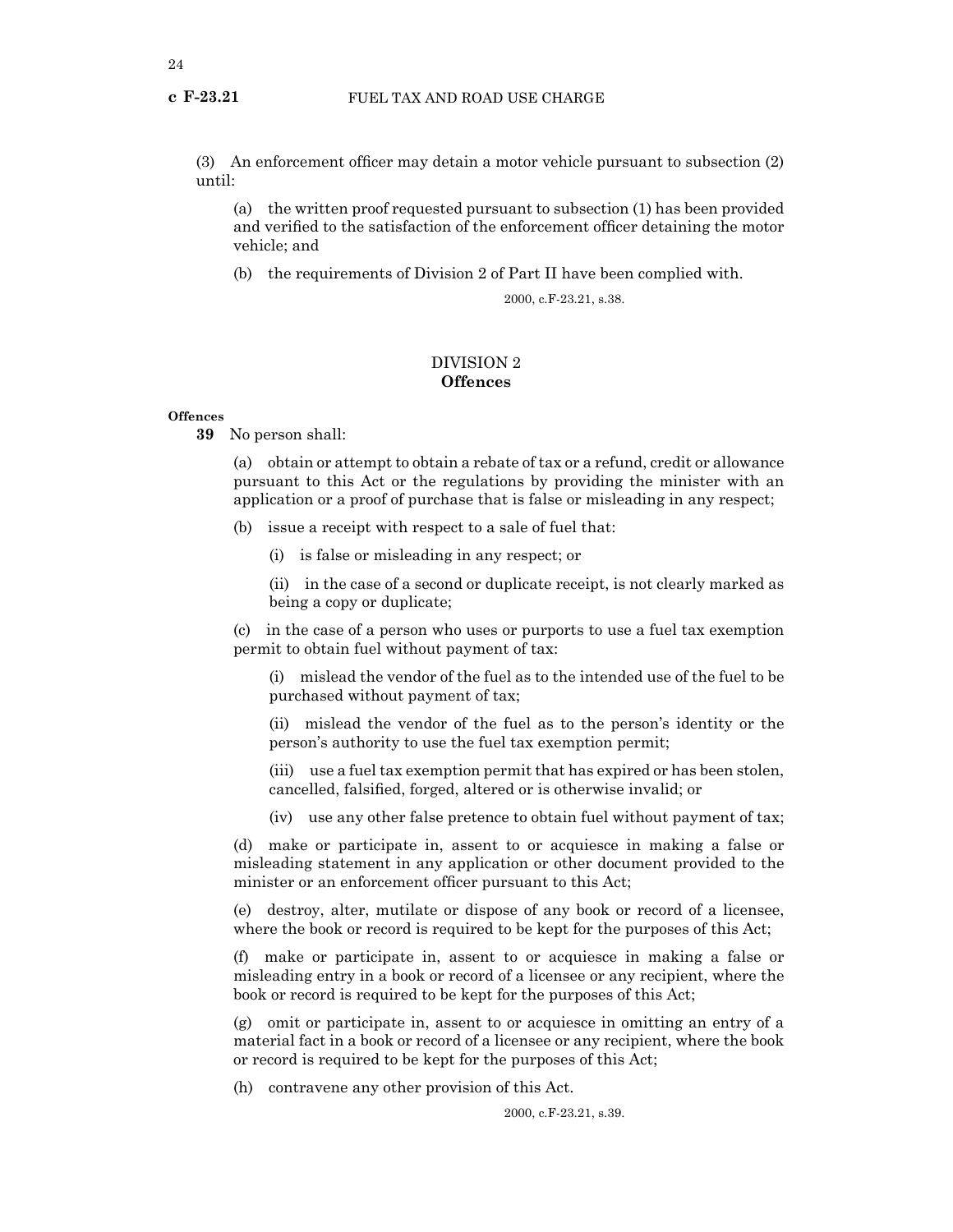# **Penalties**

**40**(1) Subject to subsection (2), every person who contravenes any provision of this Act is guilty of an offence and liable on summary conviction:

- (a) in the case of an individual, to a fine not exceeding \$10,000;
- (b) in the case of a corporation, to a fine not exceeding \$50,000.

(2) Every person who contravenes section 21 is guilty of an offence and liable on summary conviction to a fine not exceeding \$1,000,000, to three years' imprisonment or to both.

(3) If a corporation commits an offence pursuant to this Act, any officer or director of the corporation who directed, authorized, assented to, acquiesced in or participated in the commission of the offence is guilty of the offence and liable on summary conviction to the penalties mentioned in this section whether or not the corporation has been prosecuted or convicted.

2000, c.F-23.21, s.40.

# **Power of court to order compliance**

**41**(1) If the minister is of the opinion that a person has failed to comply with this Act, the minister may apply to the Court of Queen's Bench for all or any of the following:

(a) an order directing the person to comply with this Act or restraining that person from contravening this Act;

(b) an order directing the directors and officers of a corporation to comply with this Act or restraining those directors and officers from contravening this Act;

(c) any other order, relief or remedy that the minister may request.

(2) On an application pursuant to subsection (1), the Court of Queen's Bench may grant the order requested and may make any other order that the Court of Queen's Bench considers necessary.

2000, c.F-23.21, s.41.

# PART V

# **Administrative Provisions and Regulations**

# **Restrictions on interjurisdictional vehicles**

**42**(1) No registrant of an interjurisdictional vehicle shall enter Saskatchewan with a vehicle that has a gross vehicle weight equal to or greater than the prescribed weight unless the registrant is named in:

- (a) a permit issued pursuant to section 43; or
- (b) a licence issued pursuant to:
	- (i) section 46; or

(ii) a provision in the laws of the jurisdiction that is the registrant's base jurisdiction where that provision is equivalent to section 46 and where that jurisdiction has entered into an agreement with the minister pursuant to section 44.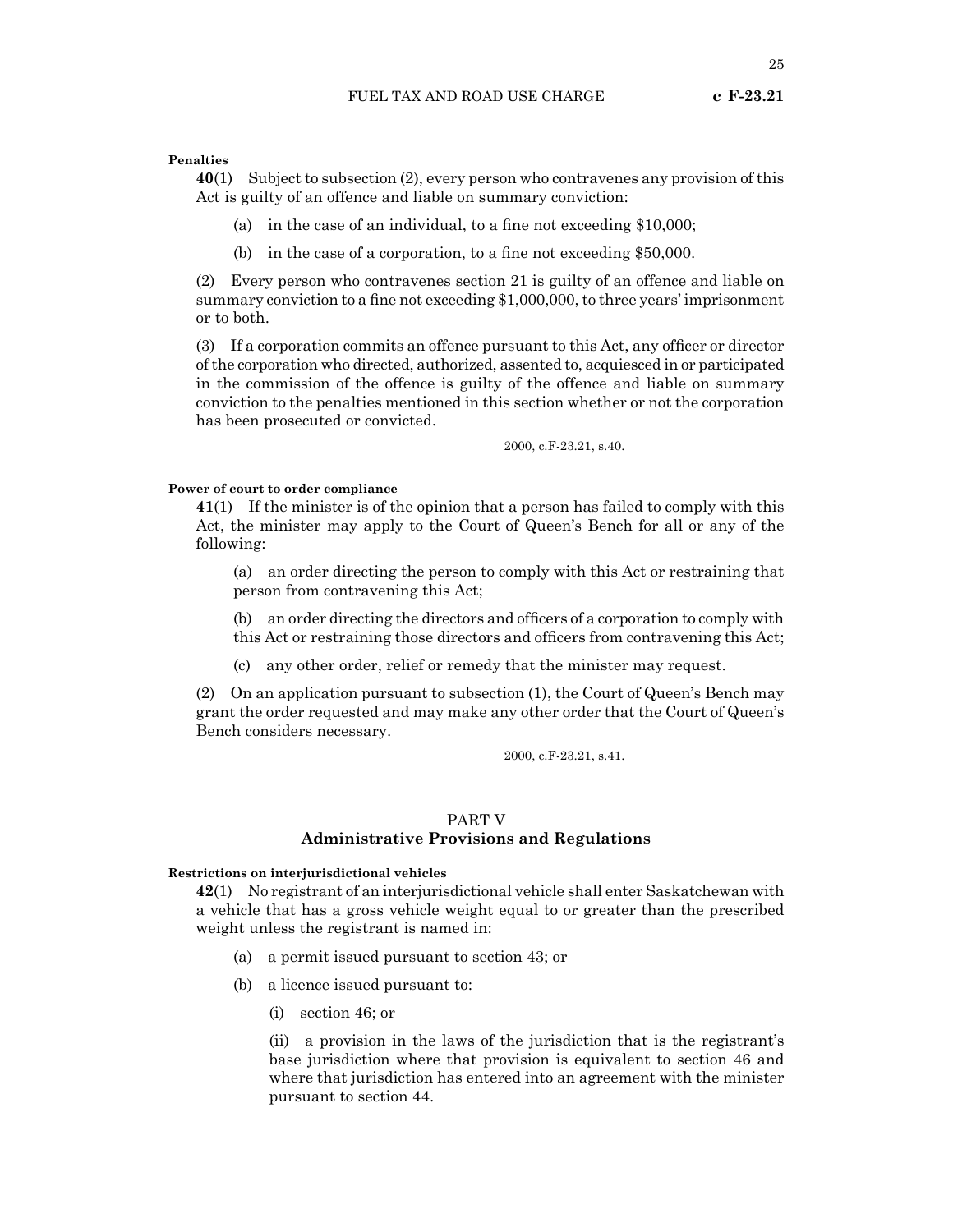(2) No registrant of an interjurisdictional vehicle shall fail to cause any decal issued with a licence mentioned in clause (1)(b) to be displayed in the manner required by an agreement mentioned in section 44.

2000, c.F-23.21, s.42.

# **Permit for importation by interjurisdictional vehicles**

**43**(1) Any registrant of an interjurisdictional vehicle who wishes to bring a motor vehicle into Saskatchewan in the circumstances mentioned in section 42 may apply to the minister or a prescribed issuer for a prescribed permit that is issued in the prescribed manner and subject to the prescribed terms.

(2) The minister or prescribed issuer may:

(a) issue a permit to an applicant if the minister is satisfied that the applicant has complied with this Act and the regulations and that it is appropriate to issue the permit; and

- (b) charge the permit holder with a prescribed fee in lieu of tax.
- (3) Sections 29 to 31 apply to a permit issued pursuant to this section.

2000, c.F-23.21, s.43.

# **Interjurisdictional fuel tax programs and agreements**

**44** On behalf of the Crown, the minister may:

(a) participate in arrangements or programs respecting the interjurisdictional administration and enforcement of the tax or similar taxes imposed by other jurisdictions inside or outside Canada; and

(b) enter into agreements with the governments of those other jurisdictions for the purpose of more equitably applying and collecting the tax and similar taxes imposed by those other jurisdictions or of avoiding the duplicate application of the tax and similar taxes.

2000, c.F-23.21, s.44.

# **Payments pursuant to agreements**

**45**(1) Notwithstanding any other provision of this Act or any other Act or law, the minister may pay to other jurisdictions inside or outside Canada that part of the tax and other moneys collected pursuant to this Act that is required to be paid by an agreement entered into pursuant to section 44.

(2) Any payment made pursuant to subsection (1) is payable out of the general revenue fund and is to be accounted for as a reduction of revenue to that fund.

2000, c.F-23.21, s.45.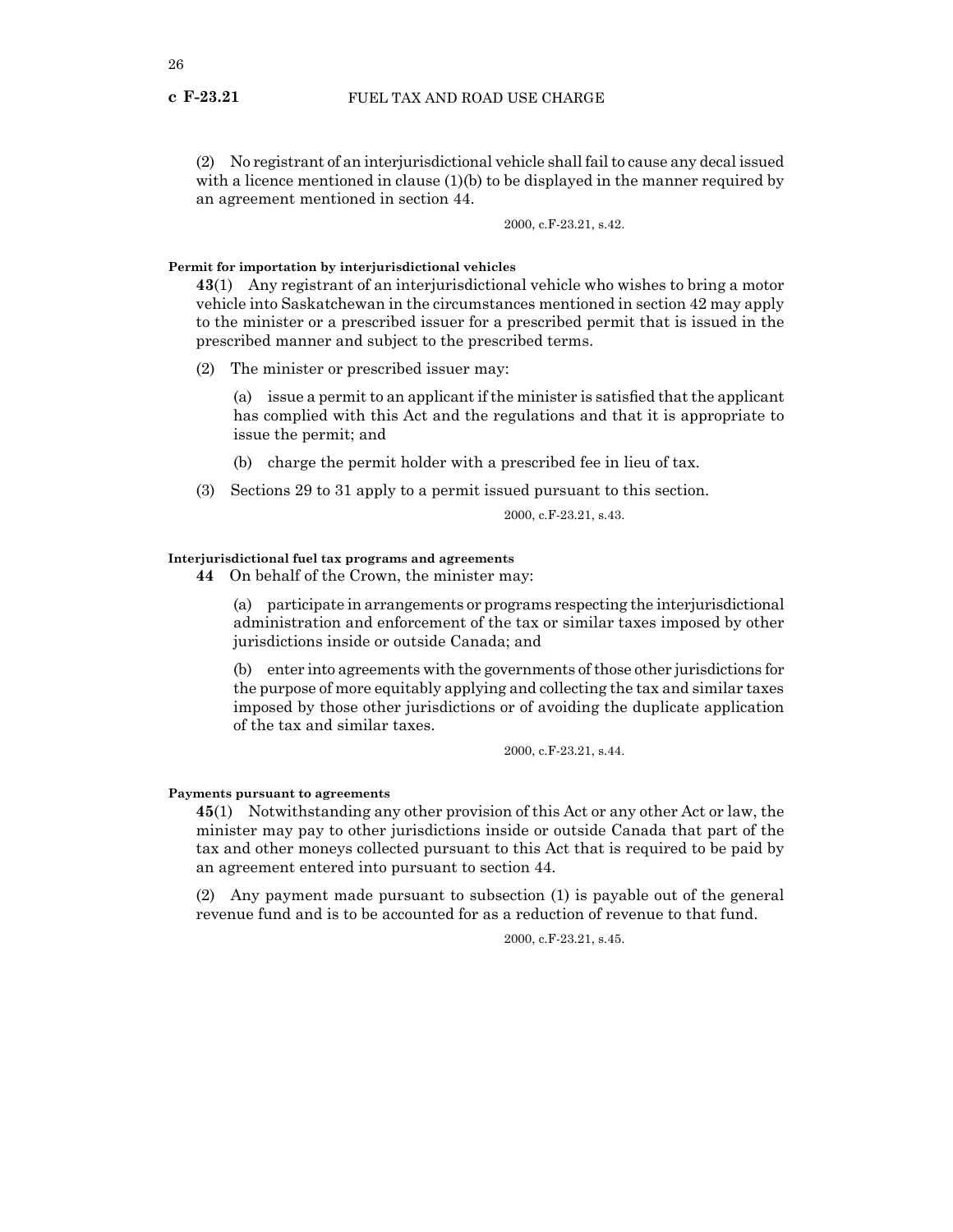27

# **Licences and decals**

**46**(1) In accordance with the regulations, the minister may:

(a) issue licences to registrants of interjurisdictional vehicles for the purposes of facilitating an arrangement, program or agreement mentioned in section 44 and renew or reinstate those licences; and

(b) grant decals to registrants of interjurisdictional vehicles and require that those decals be displayed in the manner required by an agreement mentioned in section 44.

(2) Sections 29 to 31 apply to a licence issued pursuant to this section.

(3) The minister may enter into agreements with any registrant of an interjurisdictional vehicle to set forth:

- (a) the duties and obligations to be performed by the registrant;
- (b) the consequences of failing to perform the duties and obligations;
- (c) any other matters that the minister considers necessary or appropriate.

2000, c.F-23.21, s.46.

# **Agreements respecting collection of tax**

**47**(1) On behalf of the Crown, the minister may enter into an agreement with the government of any jurisdiction inside or outside Canada respecting the administration and enforcement of the provisions of this Act dealing with tax payable by a person importing fuel into Saskatchewan or exporting fuel from Saskatchewan.

(2) Any fee payable to a government pursuant to an agreement mentioned in subsection (1) may be paid out of revenues received on behalf of the Crown pursuant to the provisions of this Act dealing with tax payable by persons importing fuel into, or exporting fuel from, Saskatchewan and may be accounted for as a reduction of revenues received.

(3) An officer of a government with whom an agreement mentioned in subsection (1) is entered into who is acting pursuant to that agreement is an agent of the Crown for the purposes of this Act.

(4) No action or other proceeding for damages shall be instituted against an officer mentioned in subsection (3) who is acting pursuant to an agreement mentioned in subsection (1) for any loss or damage suffered by any person by reason of anything done, attempted, caused or permitted to be done or omitted to be done in good faith by that officer pursuant to or in the performance or supposed performance of any duty pursuant to this Act, the regulations or the agreement or pursuant to or in the exercise or supposed exercise of any power given by this Act, the regulations or the agreement.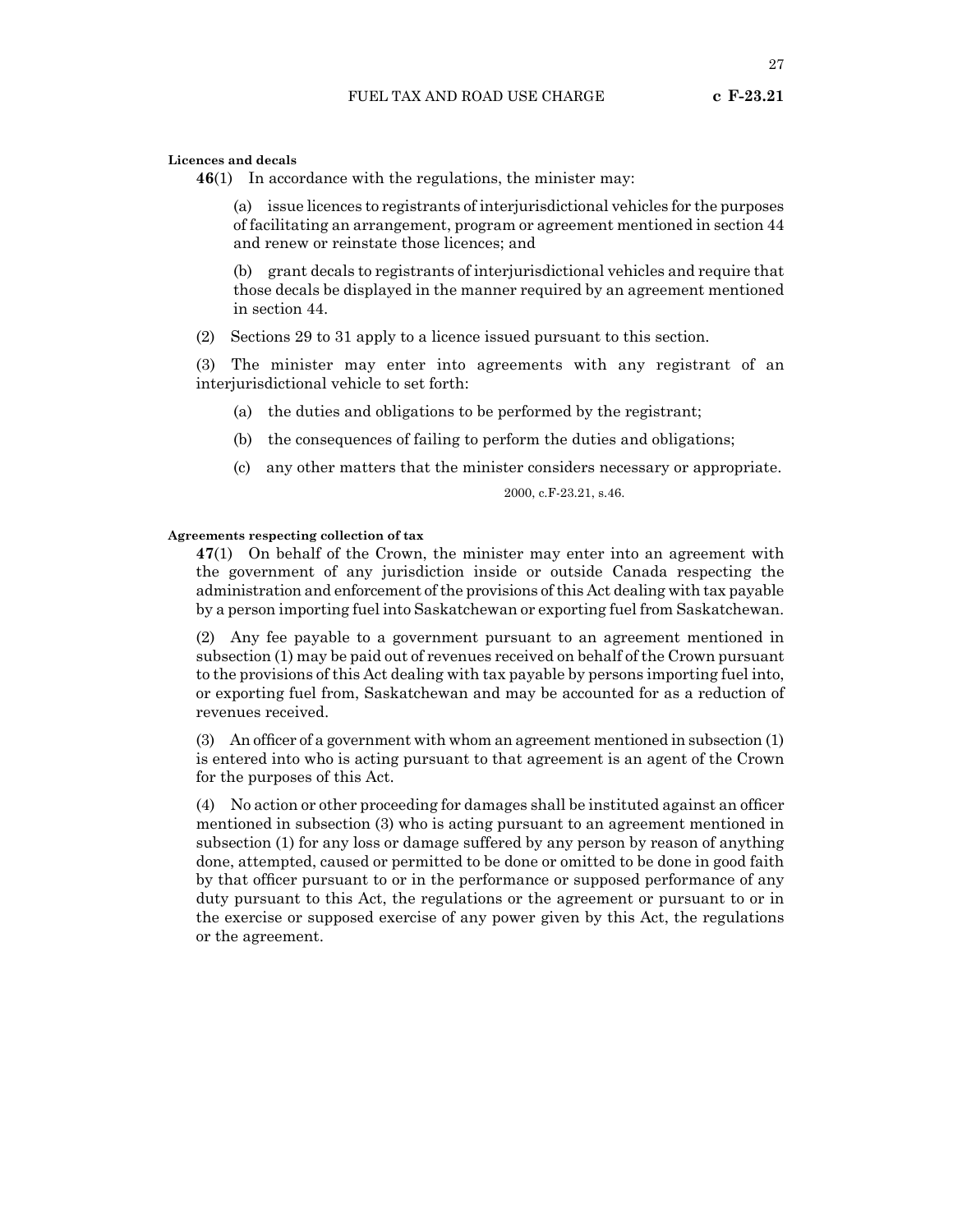(5) Subsection (4) does not absolve the Crown from vicarious liability because of an act or omission for which the Crown would have been liable had that subsection not been in force.

2000, c.F-23.21, s.47.

**Forms**

**48** The minister may determine the form of any application, licence, permit, authorization or other document required for the purposes of this Act.

2000, c.F-23.21, s.48.

# **Designation of enforcement officers**

**49** The minister may designate any employee of the department over which the minister presides as an enforcement officer.

2000, c.F-23.21, s.49.

#### **Designation of terminals**

**50**(1) An owner or person in charge of a fuel storage or distribution facility in Saskatchewan that is supplied with fuel by a pipeline or refinery may apply to the minister to have the facility designated as a terminal.

(2) On an application pursuant to subsection (1), the minister may designate a fuel storage and distribution facility in Saskatchewan as a terminal if, in the opinion of the minister:

- (a) the facility meets the prescribed conditions; and
- (b) it is appropriate to do so.

2000, c.F-23.21, s.50.

#### **Immunity**

**50.1** No action or proceeding lies or shall be commenced against the Crown, the minister, the ministry over which the minister presides, the administrator, or any officer or employee or agent of the minister or administrator, if that person is acting pursuant to the authority of this Act or the regulations, for anything in good faith done, caused or permitted or authorized to be done, attempted to be done or omitted to be done by that person or by any of those persons pursuant to or in the exercise or supposed exercise of any power conferred by this Act or the regulations or in the carrying out or supposed carrying out of any duty imposed by this Act or the regulations.

2021, c 13, s.8.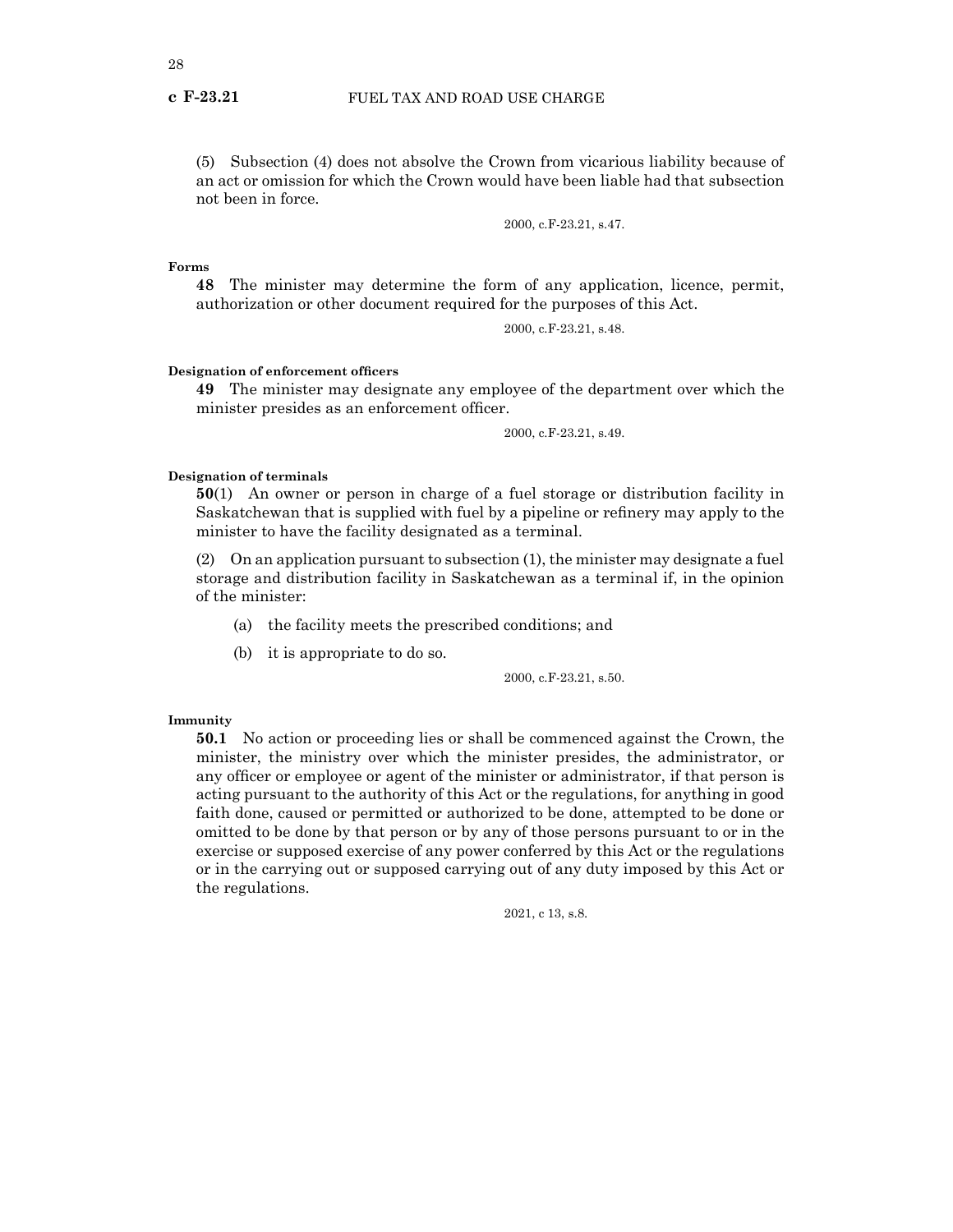**51**(1) The Lieutenant Governor in Council may make regulations:

(a) defining, enlarging or restricting the meaning of any word or expression used in this Act but not defined in this Act;

(b) prescribing persons or classes of persons as enforcement officers;

(c) prescribing fuels or uses of fuels for the purposes of clause  $2(f)$ ;

(d) prescribing measurements by weight or quantity to determine a litre for the purposes of clause  $2(k)$ ;

(e) prescribing diesel fuel marked or coloured by another jurisdiction for the purposes of clause 2(m);

(f) prescribing products that may be blended with fuel pursuant to section 27;

(g) defining who are farmers and primary producers of renewable resources for the purposes of this Act;

(h) prescribing a purpose or use for which a farmer may use marked diesel fuel;

(i) prescribing a purpose or use for which a primary producer of renewable resources may use marked diesel fuel;

(j) prescribing fuels that may be marked or coloured for the purposes of this Act, the chemical dye or agent to be used for marking or colouring fuel and the manner in which that chemical dye or agent is to be added to fuel;

(k) prescribing the manner of applying for fuel tax exemption permits and the information that is to accompany applications;

(l) prescribing fuels for the purposes of clause 8(a) and prescribing products for the purposes of clauses 8(d) and (e);

(m) prescribing the manner of making reports required by this Act to be submitted or forwarded to the minister and the times within which those reports must be submitted or forwarded;

(n) prescribing any record to be kept for the purposes of this Act and prescribing the manner and time in which any reports or deposits required by this Act are to be submitted to the minister;

(o) prescribing the amount and manner of paying an allowance to a person licensed to mark or colour fuel pursuant to section 20;

(p) governing the issuance of licences, permits and authorizations pursuant to this Act and the terms and conditions to which those licences, permits and authorizations are subject;

(q) governing rebates of tax, including:

(i) prescribing the fuels, classes of fuels and uses of fuels for which rebates may be paid; and

(ii) prescribing persons who are eligible for a rebate of tax and prescribing any terms and conditions to which a rebate of tax may be subject;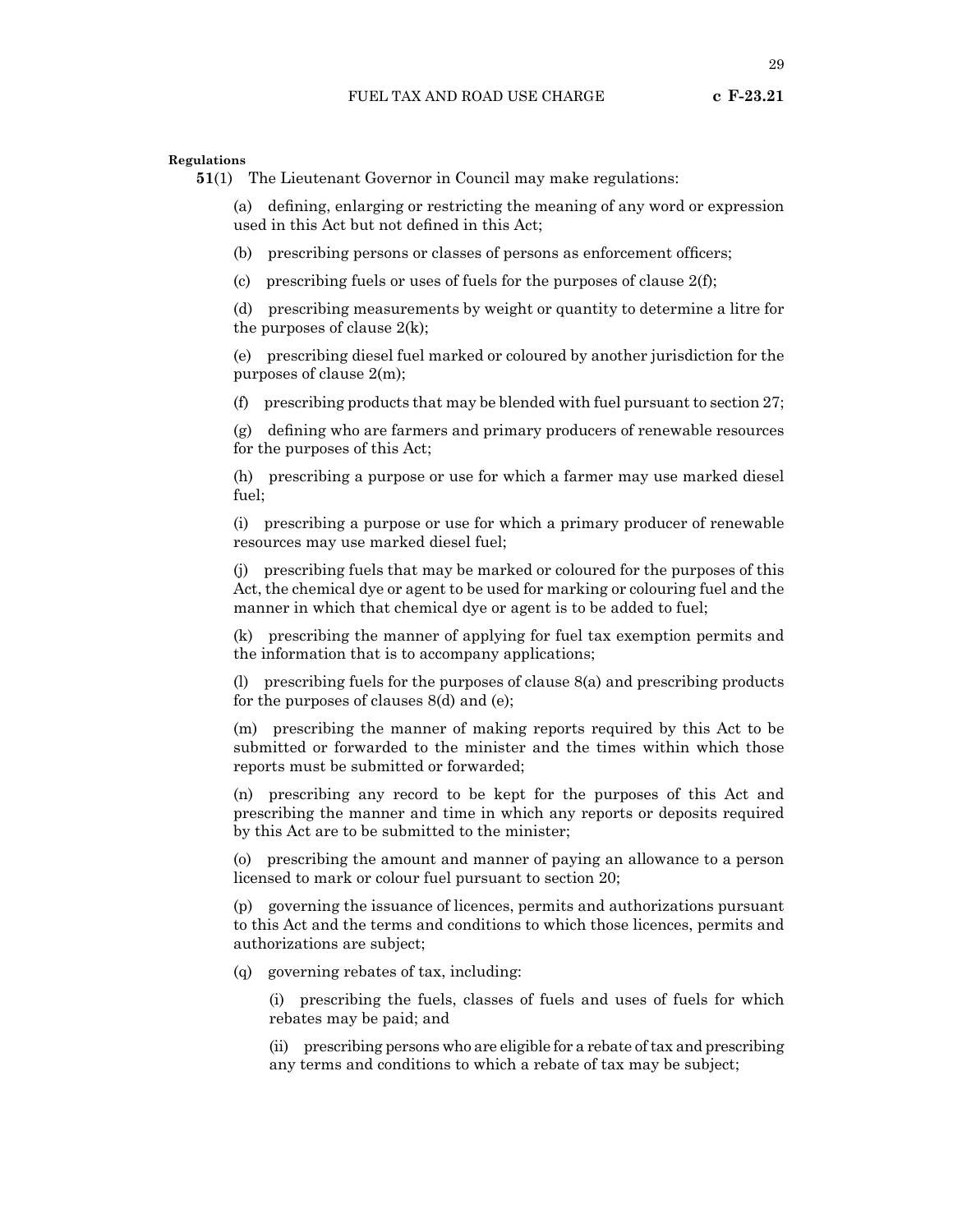(r) prescribing the manner in which a maximum rebate of tax or other rebate amount is to be determined, applied or apportioned where more than one person is involved in the operation of a farm or the business of a primary producer of renewable resources;

(s) prescribing the manner and terms and conditions under which a rebate of tax may be paid;

(t) prescribing the maximum amount of a rebate of tax;

(u) prescribing the time and manner in which a person eligible for a rebate of tax shall apply for or request the payment of a rebate of tax and prescribing the time and manner in which a rebate of tax may be paid;

(v) prescribing any document or information that is required to accompany an application for a rebate of tax;

(w) prescribing the amount or rate of rebate of tax to persons eligible to receive a rebate of tax;

(x) prescribing the time and the manner in which persons required to do so shall assess and report tax on their fuel inventories resulting from the imposition of the tax or a change in the tax rate;

 $(x,1)$  for the purposes of subsection 31.2(1):

(i) prescribing a table of annual road use charges payable with respect to any electric vehicle or class of electric vehicles; and

(ii) prescribing the time for payment of annual road use charges;

(x.2) for the purposes of section 31.4, respecting the remittance of road use charges collected;

(x.3) for the purposes of section 31.5, respecting the application for and the provision of refunds and credits;

(y) prescribing a weight for interjurisdictional vehicles for the purposes of subsection 42(1);

(z) prescribing a fee in lieu of tax for the purposes of section 43;

(aa) prescribing persons who may be issuers for the purposes of section 43;

(bb) respecting any matter or thing the Lieutenant Governor in Council considers necessary for the implementation or administration of an agreement mentioned in section 44;

(cc) respecting the procedures for applying for licences or for renewal or reinstatement of a licence pursuant to section 46 and the information to be provided by applicants or authorizing the minister to prescribe procedures for applying for licences or for renewal or reinstatement of a licence and the information to be provided by applicants;

(dd) prescribing the duration of licences issued and decals granted pursuant to section 46;

(ee) prescribing the fees for applying for a licence pursuant to section 46, for issuing the licence, for granting decals and for renewing or reinstating a licence or decal;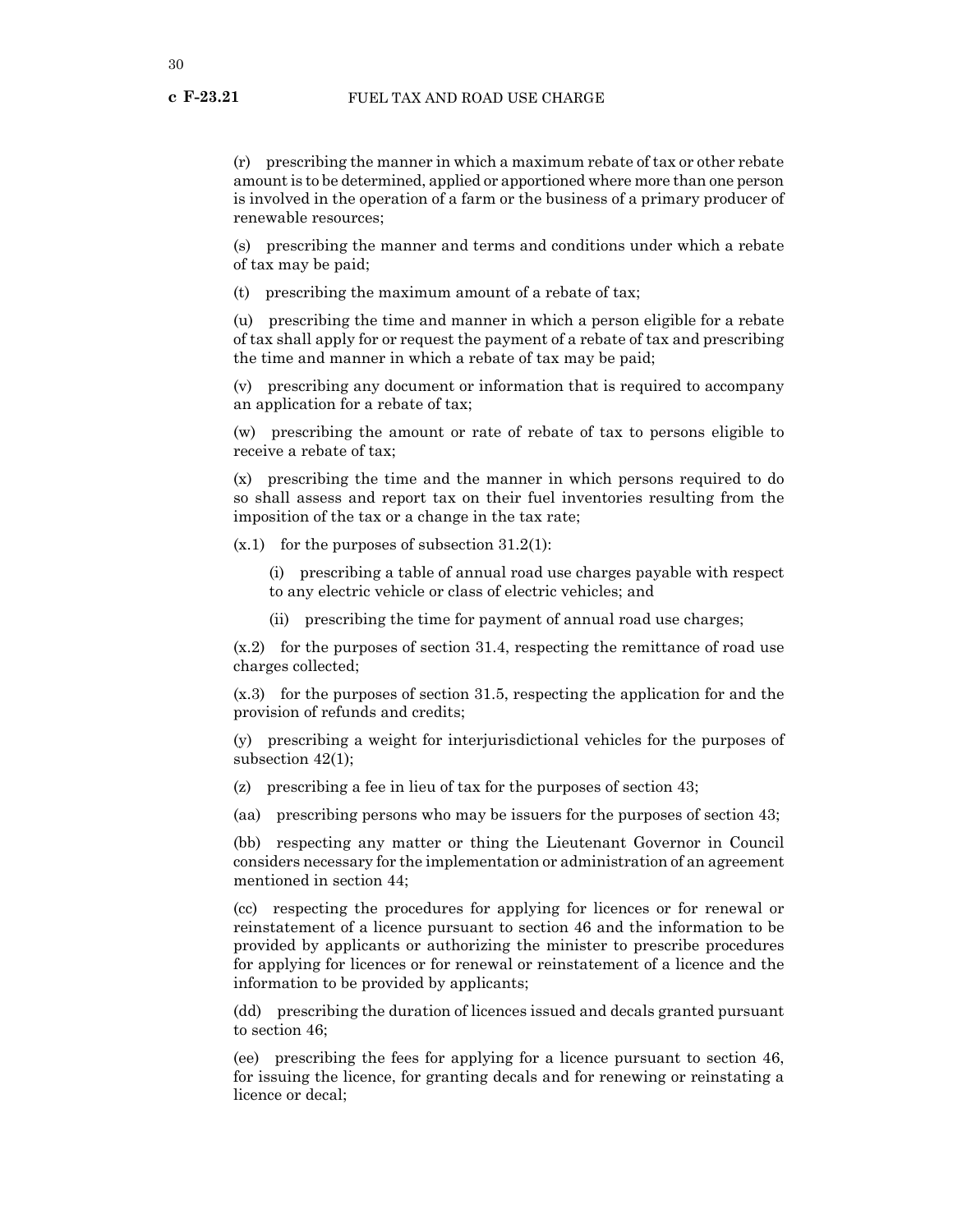(ff) prescribing categories of persons who deal with fuel, requiring those categories of persons to keep records for the purposes of this Act and the regulations, prescribing the content of records to be kept and the time for which and manner in which those records are to be retained and, for that purpose, may establish different requirements for different categories;

(gg) for the purposes of subsection  $53(2)$ :

(i) prescribing licences or permits or categories of licences or permits that were issued pursuant to *The Fuel Tax Act, 1987*, as that Act existed on the day before the coming into force of section 1 of this Act; and

(ii) prescribing provisions of this Act;

(hh) prescribing any other matter or thing required or authorized by this Act to be prescribed in the regulations;

(ii) respecting any other matter or thing the Lieutenant Governor in Council considers necessary or expedient to carry out the intent of this Act.

(2) Notwithstanding any other Act or law, a regulation made pursuant to this section may be made retroactive to a day not earlier than the day on which section 1 of this Act comes into force.

> 2000, c.F-23.21, s.51; 2005, c.14, s.4; 2021, c13, s.9.

# PART VI

# **Repeal, Transitional, Consequential and Coming into Force**

**S.S. 1986-87-88, c.F-23.2 repealed**

**52** *The Fuel Tax Act, 1987* is repealed.

2000, c.F-23.21, s.52.

# **Transitional**

**53**(1) Any licence issued pursuant to 25.4 of *The Fuel Tax Act, 1987*, as that Act existed on the day before the coming into force of section 1 of this Act, is deemed to be issued pursuant to section 46 of this Act and may be dealt with by the minister as if it were issued pursuant to this Act.

(2) Any prescribed licences, other than licences mentioned in subsection (1), and prescribed permits that were issued pursuant to *The Fuel Tax Act, 1987*, as that Act existed on the day before the coming into force of section 1 of this Act, are deemed to be issued pursuant to the prescribed provisions of this Act and may be dealt with by the minister as if they were issued pursuant to this Act.

2000, c.F-23.21, s.53.

**54 Dispensed.** This section makes consequential amendments to another Act. The amendments have been incorporated into the corresponding Act

**Coming into force**

**55** This Act comes into force on January 1, 2001.

2000, c.F-23.21, s.55.